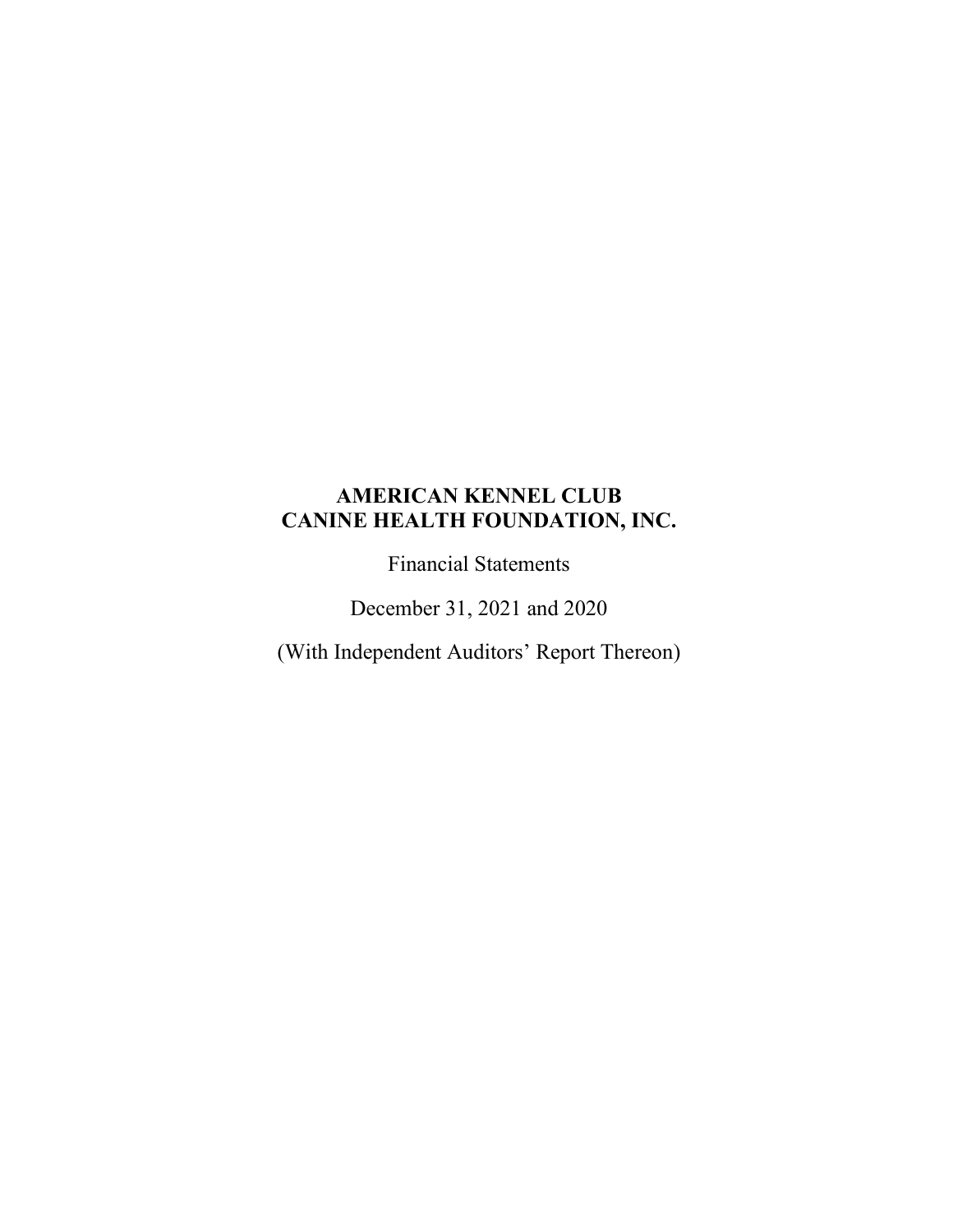### **Table of Contents**

|                                          | Page(s)  |
|------------------------------------------|----------|
| <b>Independent Auditors' Report</b>      | $1 - 2$  |
| <b>Financial Statements:</b>             |          |
| <b>Statements of Financial Position</b>  | 3        |
| <b>Statements of Activities</b>          | $4 - 5$  |
| <b>Statements of Functional Expenses</b> | $6 - 7$  |
| <b>Statements of Cash Flows</b>          | 8        |
| <b>Notes to Financial Statements</b>     | $9 - 22$ |
|                                          |          |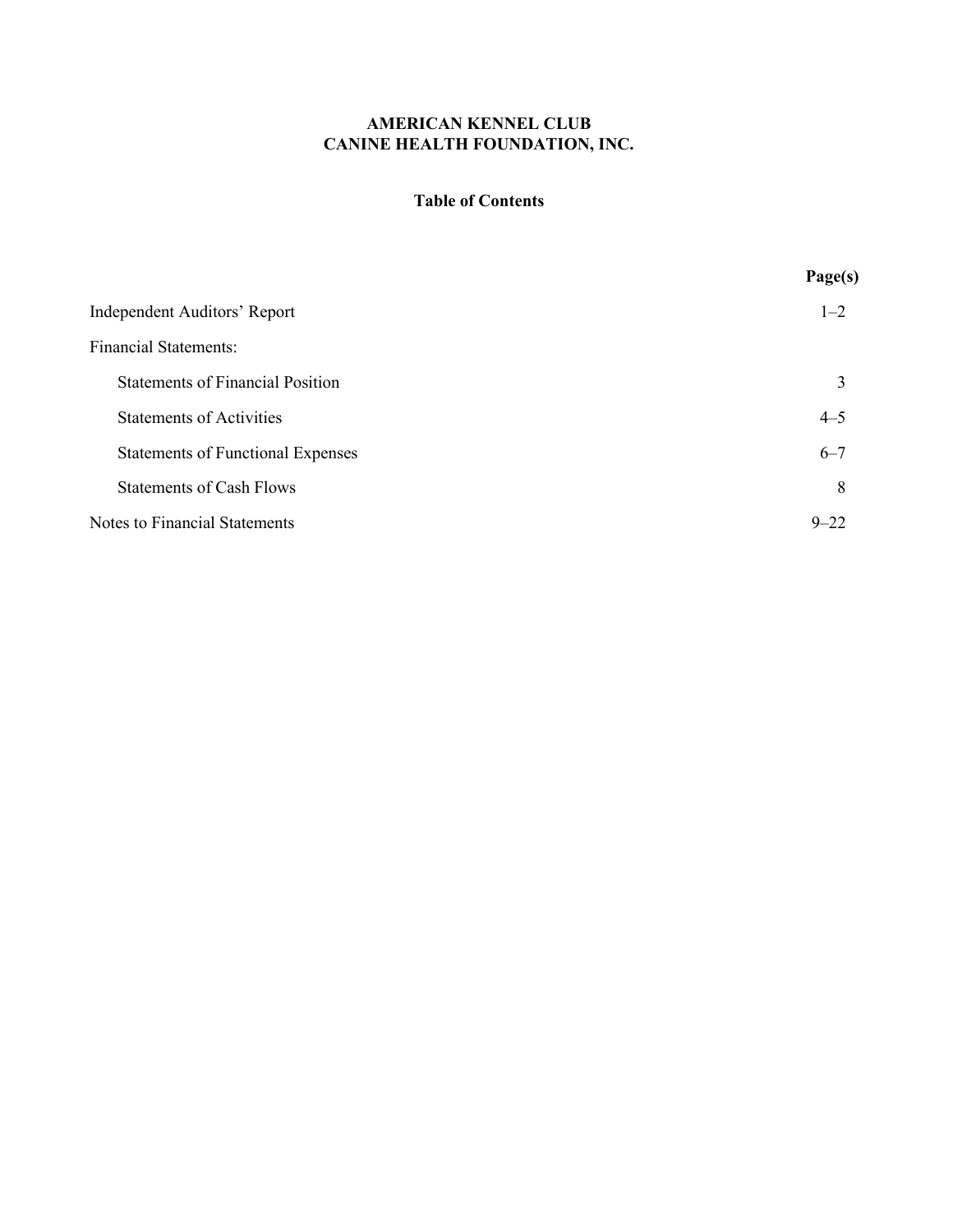# Williams Overman Pierce, LLP

CPAs · Advisors-

### INDEPENDENT AUDITORS' REPORT

To the Board of Directors American Kennel Club Canine Health Foundation, Inc.

### **Opinion**

We have audited the accompanying financial statements of American Kennel Club Canine Health Foundation, Inc. which comprise the statements of financial position as of December 31, 2021 and 2020, and the related statements of activities, functional expenses, and cash flows for the years then ended, and the related notes to the financial statements.

In our opinion, the financial statements referred to above present fairly, in all material respects, the financial position of American Kennel Club Canine Health Foundation, Inc. as of December 31, 2021 and 2020, and the results of its operations and its cash flows for the years then ended in accordance with accounting principles generally accepted in the United States of America.

### **Basis for Opinion**

We conducted our audits in accordance with auditing standards generally accepted in the United States of America. Our responsibilities under those standards are further described in the Auditors' Responsibilities for the Audit of the Financial Statements section of our report. We are required to be independent of American Kennel Club Canine Health Foundation, Inc. and to meet our other ethical responsibilities in accordance with the relevant ethical requirements relating to our audits. We believe that the audit evidence we have obtained is sufficient and appropriate to provide a basis for our audit opinion.

### **Responsibilities of Management for the Financial Statements**

Management is responsible for the preparation and fair presentation of the financial statements in accordance with accounting principles generally accepted in the United States of America, and for the design, implementation, and maintenance of internal control relevant to the preparation and fair presentation of financial statements that are free from material misstatement, whether due to fraud or error.

In preparing the financial statements, management is required to evaluate whether there are conditions or events, considered in the aggregate, that raise substantial doubt about American Kennel Club Canine Health Foundation, Inc.'s ability to continue as a going concern within one year after the date that the financial statements are available to be issued.

#### **Auditors' Responsibilities for the Audit of the Financial Statements**

Our objectives are to obtain reasonable assurance about whether the financial statements as a whole are free from material misstatement, whether due to fraud or error, and to issue an auditors' report that includes our opinion. Reasonable assurance is a high level of assurance but is not absolute assurance and therefore is not a guarantee that an audit conducted in accordance with generally accepted auditing standards will always detect a material misstatement when it exists. The risk of not detecting a material misstatement resulting from fraud is higher than for one resulting from error, as fraud may involve collusion, forgery, intentional omissions, misrepresentations, or the override of internal control. Misstatements are considered material if there is a substantial likelihood that, individually or in the aggregate, they would influence the judgment made by a reasonable user based on the financial statements.

Raleigh 2501 Atrium Drive, Suite 500<br>Raleigh, NC 27607 919.782.3444

Wilmington<br>1508 Military Cutoff Road, Suite 300<br>Wilmington, NC 28403 910.509.0803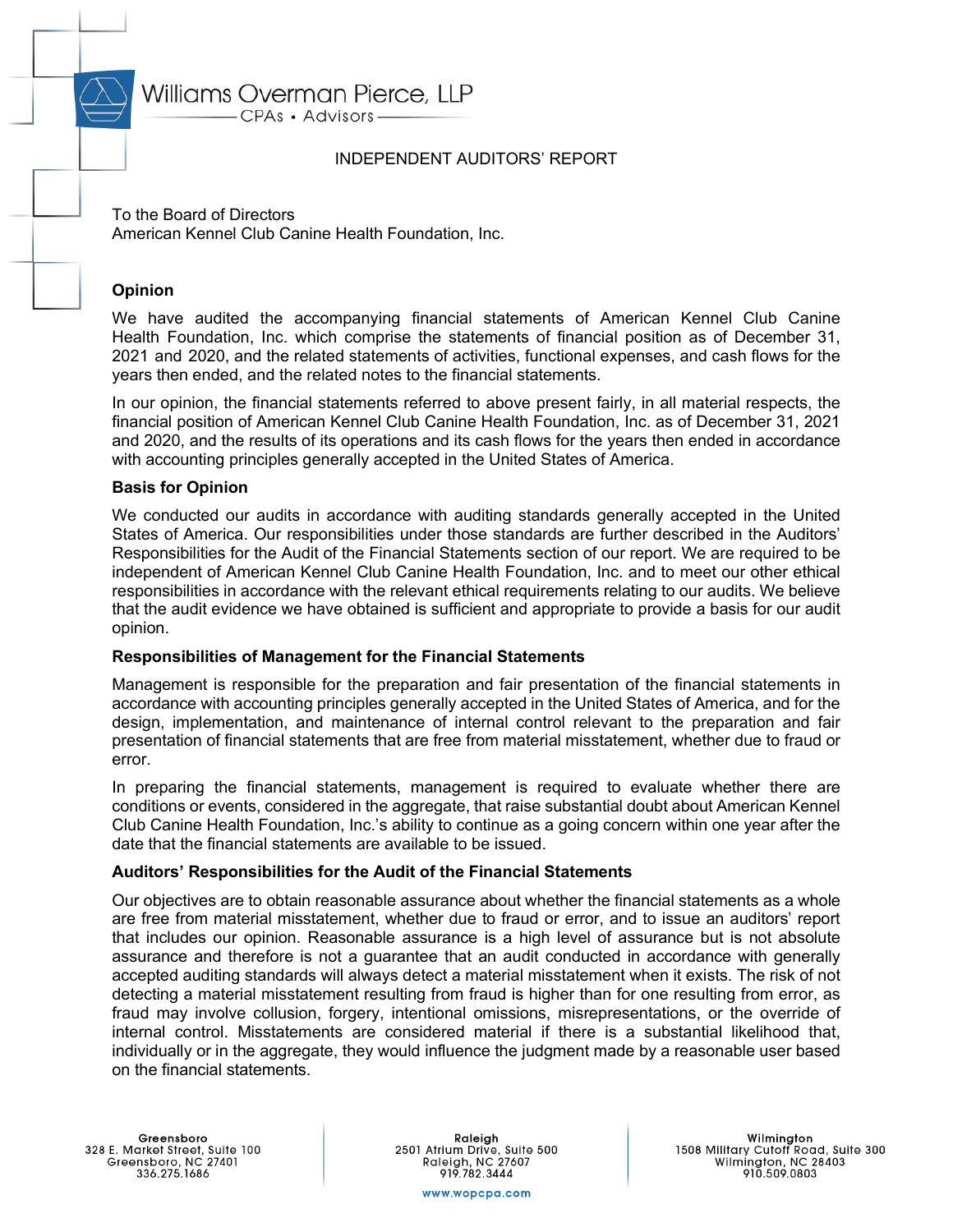

In performing an audit in accordance with generally accepted auditing standards, we:

- Exercise professional judgment and maintain professional skepticism throughout the audit.
- Identify and assess the risks of material misstatement of the financial statements, whether due to fraud or error, and design and perform audit procedures responsive to those risks. Such procedures include examining, on a test basis, evidence regarding the amounts and disclosures in the financial statements.
- Obtain an understanding of internal control relevant to the audit in order to design audit procedures that are appropriate in the circumstances, but not for the purpose of expressing an opinion on the effectiveness of American Kennel Club Canine Health Foundation, Inc.'s internal control. Accordingly, no such opinion is expressed.
- Evaluate the appropriateness of accounting policies used and the reasonableness of significant accounting estimates made by management, as well as evaluate the overall presentation of the financial statements.
- Conclude whether, in our judgment, there are conditions or events, considered in the aggregate, that raise substantial doubt about American Kennel Club Canine Health Foundation, Inc.'s ability to continue as a going concern for a reasonable period of time.

We are required to communicate with those charged with governance regarding, among other matters, the planned scope and timing of the audit, significant audit findings, and certain internal control related matters that we identified during the audit.

Williams Everman Pierce, LLP

Greensboro, North Carolina February 18, 2022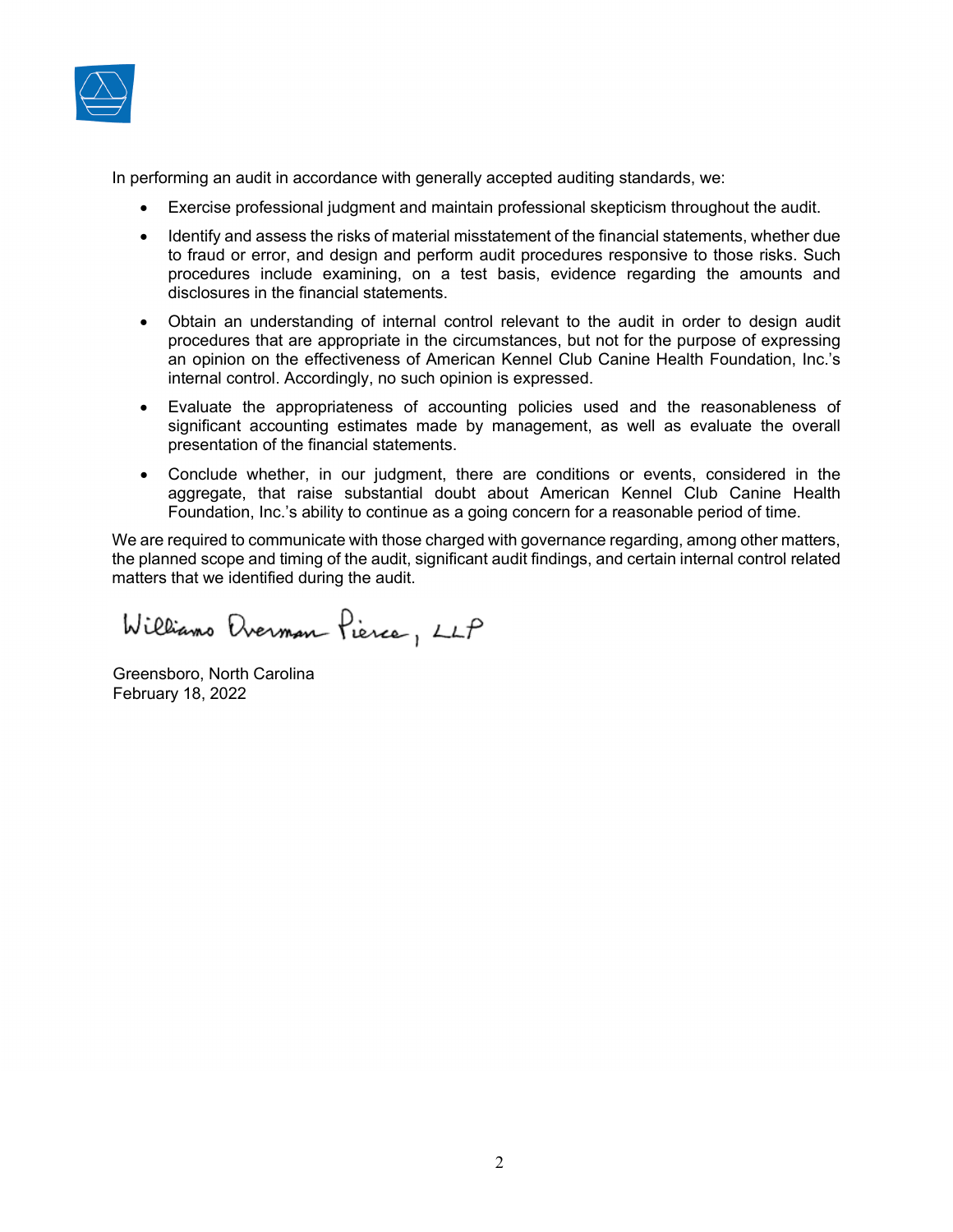Statements of Financial Position

December 31, 2021 and 2020

| Assets                                                                                                                                                                                                                               | 2021                                                                                 |              | 2020                                                                        |
|--------------------------------------------------------------------------------------------------------------------------------------------------------------------------------------------------------------------------------------|--------------------------------------------------------------------------------------|--------------|-----------------------------------------------------------------------------|
| Cash and cash equivalents<br>Investments (note 3)<br>Contributions receivable (note 4)<br>Other receivables<br>Prepaid expenses<br>Cash restricted to canine research<br>Cash restricted to endowments<br>Fixed assets, net (note 5) | \$<br>2,025,615<br>30,625,841<br>1,576,148<br>6,760<br>60,977<br>1,005,519<br>27,575 | $\mathbb{S}$ | 1,587,061<br>26,949,264<br>275,235<br>6,286<br>63,746<br>760,904<br>381,228 |
| Total assets                                                                                                                                                                                                                         | \$<br>35,328,435                                                                     | \$           | 30,023,724                                                                  |
| <b>Liabilities and Net Assets</b>                                                                                                                                                                                                    |                                                                                      |              |                                                                             |
| Liabilities:<br>Accounts payable and accrued expenses<br>Grants payable (note 6)                                                                                                                                                     | \$<br>67,328<br>5,026,661                                                            | \$           | 32,194<br>4,291,424                                                         |
| <b>Total</b> liabilities                                                                                                                                                                                                             | 5,093,989                                                                            |              | 4,323,618                                                                   |
| Net assets:<br>Without donor restrictions:<br>Unrestricted<br>With donor restrictions:<br>Temporarily restricted (note 9)<br>Permanently restricted (note 9)                                                                         | 4,520,306<br>21,138,253<br>4,575,887                                                 |              | 3,115,048<br>18,035,641<br>4,549,417                                        |
| Total net assets                                                                                                                                                                                                                     | 30,234,446                                                                           |              | 25,700,106                                                                  |
| Total liabilities and net assets                                                                                                                                                                                                     | \$<br>35,328,435                                                                     | \$           | 30,023,724                                                                  |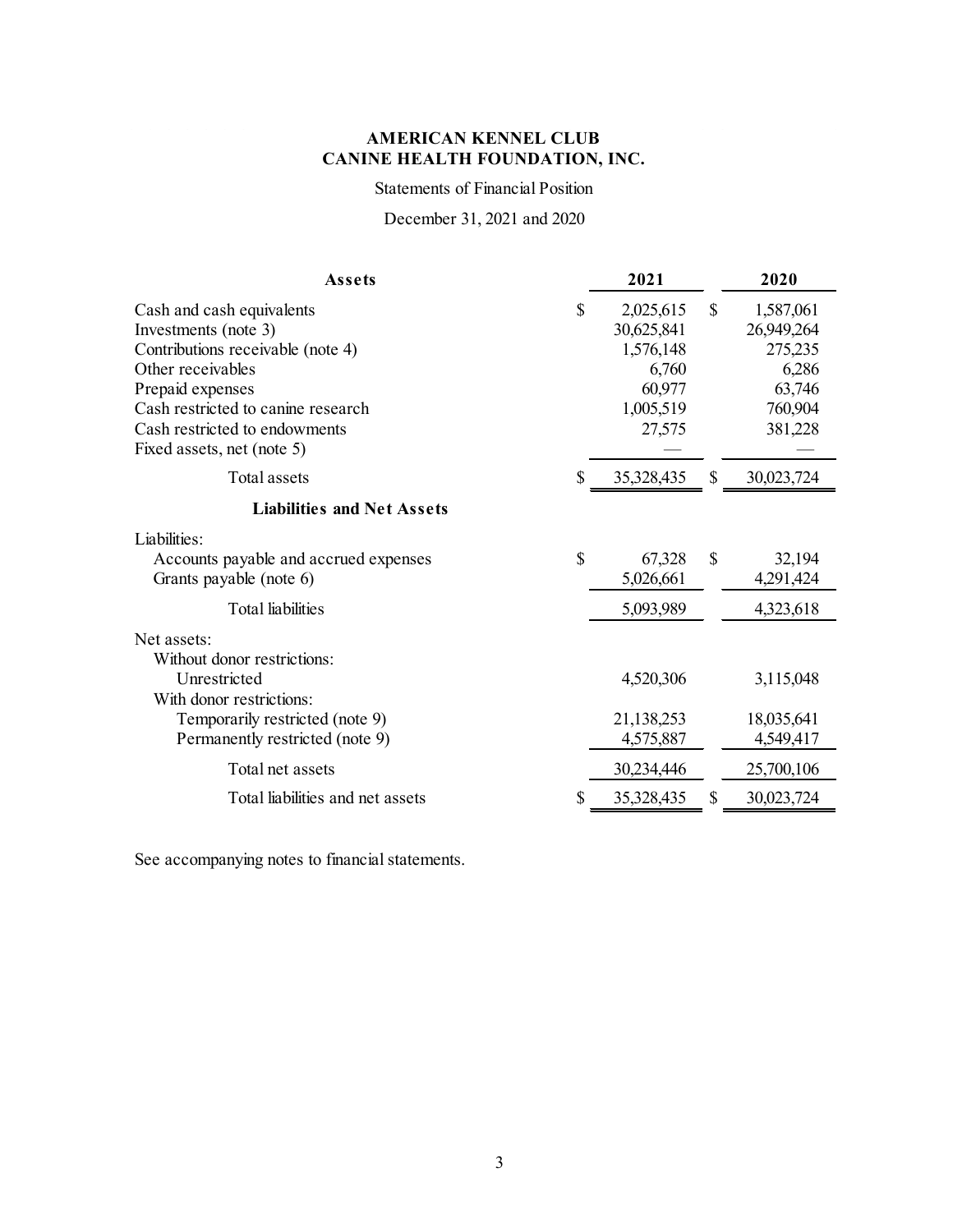### Statement of Activities

## Year ended December 31, 2021

|                                              |              |                      |               | 2021                |                  |
|----------------------------------------------|--------------|----------------------|---------------|---------------------|------------------|
|                                              |              | <b>Without Donor</b> |               | <b>With Donor</b>   |                  |
|                                              |              | <b>Restrictions</b>  |               | <b>Restrictions</b> | <b>Total</b>     |
| Revenues and other support:                  |              |                      |               |                     |                  |
| Contributions                                | $\mathbb{S}$ | 574,705              | $\mathcal{S}$ | 2,259,980           | \$<br>2,834,685  |
| Contributions from related parties (note 10) |              | 1,260,080            |               | 1,269,607           | 2,529,687        |
| Grant management income                      |              | 19,202               |               |                     | 19,202           |
| Interest and dividend income                 |              | 129,954              |               | 781,404             | 911,358          |
| Net unrealized and realized investment gains |              | 312,787              |               | 2,537,849           | 2,850,636        |
| Sponsored events and conferences             |              | 151,916              |               |                     | 151,916          |
| In-kind donations (note 10)                  |              | 671,929              |               |                     | 671,929          |
| Grant refunds and adjustments                |              | 9,393                |               | 79,464              | 88,857           |
| Miscellaneous income                         |              | 987                  |               | 1,476               | 2,463            |
| Net assets released from restrictions        |              |                      |               |                     |                  |
| (note 9)                                     |              | 3,800,698            |               | (3,800,698)         |                  |
| Total revenues and other support             |              | 6,931,651            |               | 3,129,082           | 10,060,733       |
| Expenses:                                    |              |                      |               |                     |                  |
| Canine research and education                |              | 4,592,650            |               |                     | 4,592,650        |
| Fundraising                                  |              | 560,914              |               |                     | 560,914          |
| General and administrative                   |              | 372,829              |               |                     | 372,829          |
| Total expenses                               |              | 5,526,393            |               |                     | 5,526,393        |
| Increase in net assets                       |              | 1,405,258            |               | 3,129,082           | 4,534,340        |
| Net assets $-$ beginning of year             |              | 3,115,048            |               | 22,585,058          | 25,700,106       |
| Net assets $-$ end of year                   | \$           | 4,520,306            | \$            | 25,714,140          | \$<br>30,234,446 |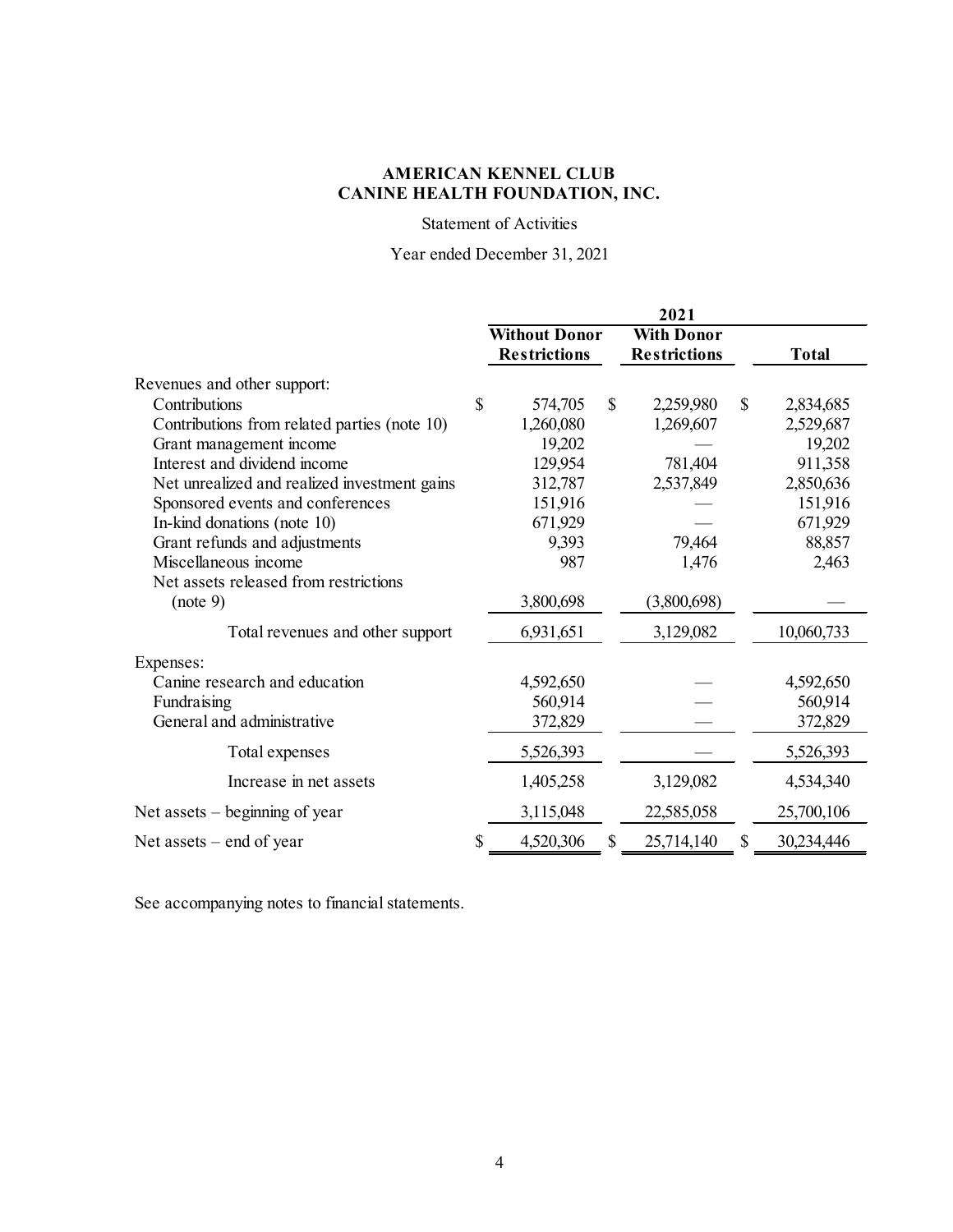### Statement of Activities

## Year ended December 31, 2020

|                                              |    |                      |               | 2020                |               |              |
|----------------------------------------------|----|----------------------|---------------|---------------------|---------------|--------------|
|                                              |    | <b>Without Donor</b> |               | <b>With Donor</b>   |               |              |
|                                              |    | <b>Restrictions</b>  |               | <b>Restrictions</b> |               | <b>Total</b> |
| Revenues and other support:                  |    |                      |               |                     |               |              |
| Contributions                                | \$ | 381,025              | $\mathcal{S}$ | 2,214,585           | $\mathcal{S}$ | 2,595,610    |
| Contributions from related parties (note 10) |    | 250,000              |               | 1,195,997           |               | 1,445,997    |
| Government grant                             |    | 100,000              |               |                     |               | 100,000      |
| Grant management income                      |    | 35,621               |               |                     |               | 35,621       |
| Interest and dividend income                 |    | 149,272              |               | 458,837             |               | 608,109      |
| Net unrealized and realized investment gains |    | 210,890              |               | 2,153,931           |               | 2,364,821    |
| Sponsored events and conferences             |    | 1,925                |               |                     |               | 1,925        |
| In-kind donations (note 10)                  |    | 380,381              |               |                     |               | 380,381      |
| Grant refunds and adjustments                |    | 1,740                |               | 144,965             |               | 146,705      |
| Miscellaneous income                         |    | 989                  |               | 1,985               |               | 2,974        |
| Net assets released from restrictions        |    |                      |               |                     |               |              |
| (note 9)                                     |    | 3,716,914            |               | (3,716,914)         |               |              |
| Total revenues and other support             |    | 5,228,757            |               | 2,453,386           |               | 7,682,143    |
| Expenses:                                    |    |                      |               |                     |               |              |
| Canine research and education                |    | 4,244,989            |               |                     |               | 4,244,989    |
| Fundraising                                  |    | 345,661              |               |                     |               | 345,661      |
| General and administrative                   |    | 309,513              |               |                     |               | 309,513      |
| Total expenses                               |    | 4,900,163            |               |                     |               | 4,900,163    |
| Increase in net assets                       |    | 328,594              |               | 2,453,386           |               | 2,781,980    |
| Net assets $-$ beginning of year             |    | 2,786,454            |               | 20,131,672          |               | 22,918,126   |
| Net assets $-$ end of year                   | S  | 3,115,048            | \$            | 22,585,058          | $\mathbb{S}$  | 25,700,106   |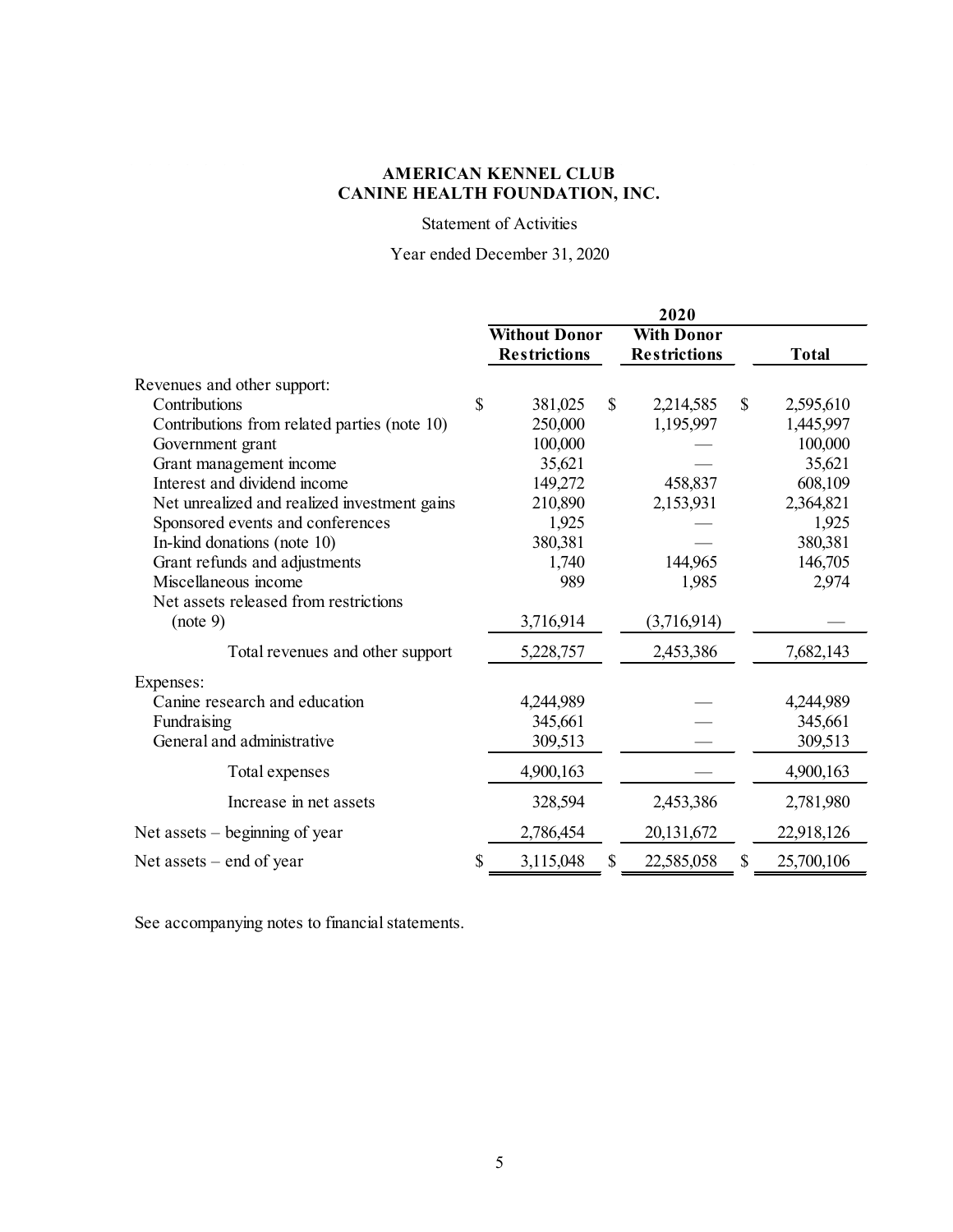Statement of Functional Expenses

Year ended December 31, 2021

|                                               | 2021 |                                     |    |                    |               |                               |    |                   |  |  |
|-----------------------------------------------|------|-------------------------------------|----|--------------------|---------------|-------------------------------|----|-------------------|--|--|
|                                               |      | Canine<br>research<br>and education |    | <b>Fundraising</b> |               | General and<br>administrative |    | Total<br>expenses |  |  |
| Grants                                        | \$   | 3,427,173                           | \$ |                    | <sup>\$</sup> |                               | \$ | 3,427,173         |  |  |
| Payroll and related expenses                  |      | 603,638                             |    | 213,531            |               | 180,976                       |    | 998,145           |  |  |
| Professional and consulting fees              |      | 69,214                              |    | 20,646             |               | 54,720                        |    | 144,580           |  |  |
| Staff training and education                  |      | 2,345                               |    | 4,613              |               | 270                           |    | 7,228             |  |  |
| Educational communications, programs, and     |      |                                     |    |                    |               |                               |    |                   |  |  |
| booths                                        |      | 66,624                              |    | 477                |               | 852                           |    | 67,953            |  |  |
| Governance and special events                 |      | 341                                 |    | 15,891             |               | 5,997                         |    | 22,229            |  |  |
| Printing and publications                     |      | 3,953                               |    | 16,461             |               | 7,759                         |    | 28,173            |  |  |
| Communication services                        |      | 917                                 |    | 1,199              |               | 134                           |    | 2,250             |  |  |
| Postage and shipping                          |      | 13                                  |    | 49                 |               | 174                           |    | 236               |  |  |
| Marketing and advertising                     |      | 871                                 |    | 15,888             |               |                               |    | 16,759            |  |  |
| Dues, memberships, subscriptions, and         |      |                                     |    |                    |               |                               |    |                   |  |  |
| registrations                                 |      | 658                                 |    | 20,780             |               | 775                           |    | 22,213            |  |  |
| Business travel                               |      | 4,309                               |    | 3,719              |               | 139                           |    | 8,167             |  |  |
| Software and computer repairs and maintenance |      | 41,168                              |    | 26,294             |               | 9,544                         |    | 77,006            |  |  |
| Insurance                                     |      |                                     |    |                    |               | 12,454                        |    | 12,454            |  |  |
| In-kind donations (note 10):                  |      |                                     |    |                    |               |                               |    |                   |  |  |
| Office space and services                     |      | 371,426                             |    | 208,260            |               | 92,243                        |    | 671,929           |  |  |
| Credit card processing and banking fees       |      |                                     |    | 13,106             |               | 6,665                         |    | 19,771            |  |  |
| Office supplies, recycling, and miscellaneous |      |                                     |    |                    |               | 127                           |    | 127               |  |  |
| Total                                         | \$   | 4,592,650                           | S  | 560,914            | \$            | 372,829                       | \$ | 5,526,393         |  |  |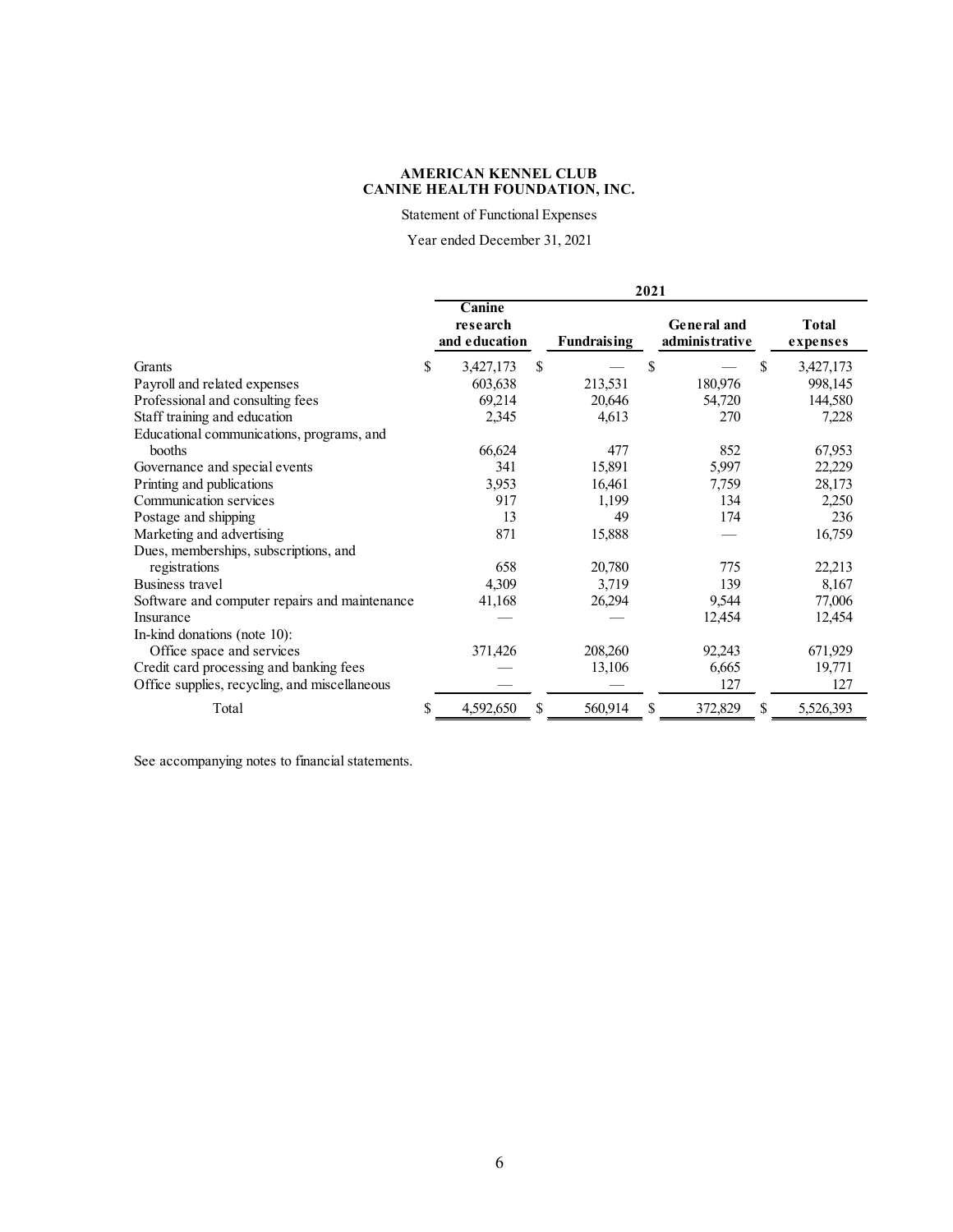Statement of Functional Expenses

Year ended December 31, 2020

|                                               | 2020 |                                     |    |                    |    |                               |                          |  |  |
|-----------------------------------------------|------|-------------------------------------|----|--------------------|----|-------------------------------|--------------------------|--|--|
|                                               |      | Canine<br>research<br>and education |    | <b>Fundraising</b> |    | General and<br>administrative | <b>Total</b><br>expenses |  |  |
| Grants                                        | \$   | 3,296,930                           | \$ |                    | \$ | \$                            | 3,296,930                |  |  |
| Payroll and related expenses                  |      | 574,892                             |    | 192,892            |    | 183,755                       | 951,539                  |  |  |
| Professional and consulting fees              |      | 1,980                               |    | 589                |    | 40,345                        | 42,914                   |  |  |
| Staff training and education                  |      | 1,519                               |    | 4,161              |    | 2,004                         | 7,684                    |  |  |
| Educational communications, programs, and     |      |                                     |    |                    |    |                               |                          |  |  |
| booths                                        |      | 24,776                              |    | 598                |    | 186                           | 25,560                   |  |  |
| Governance and special events                 |      | 341                                 |    | 1,757              |    | 3,135                         | 5,233                    |  |  |
| Printing and publications                     |      | 10,215                              |    | 13,897             |    | 6,934                         | 31,046                   |  |  |
| Communication services                        |      | 606                                 |    | 866                |    | 92                            | 1,564                    |  |  |
| Postage and shipping                          |      |                                     |    | 288                |    | 1,369                         | 1,657                    |  |  |
| Marketing and advertising                     |      |                                     |    | 17,006             |    |                               | 17,006                   |  |  |
| Dues, memberships, subscriptions, and         |      |                                     |    |                    |    |                               |                          |  |  |
| registrations                                 |      | 658                                 |    | 13,813             |    | 660                           | 15,131                   |  |  |
| Business travel                               |      | 4,714                               |    | 3,637              |    |                               | 8,351                    |  |  |
| Software and computer repairs and maintenance |      | 38,709                              |    | 26,901             |    | 9,470                         | 75,080                   |  |  |
| Insurance                                     |      |                                     |    |                    |    | 10,570                        | 10,570                   |  |  |
| Depreciation                                  |      |                                     |    |                    |    | 13,465                        | 13,465                   |  |  |
| In-kind donations (note 10):                  |      |                                     |    |                    |    |                               |                          |  |  |
| Office space and services                     |      | 289,649                             |    | 57,539             |    | 33,193                        | 380,381                  |  |  |
| Credit card processing and banking fees       |      |                                     |    | 11,717             |    | 4,097                         | 15,814                   |  |  |
| Office supplies, recycling, and miscellaneous |      |                                     |    |                    |    | 238                           | 238                      |  |  |
| Total                                         | \$   | 4,244,989                           | S  | 345,661            |    | 309,513<br>\$                 | 4,900,163                |  |  |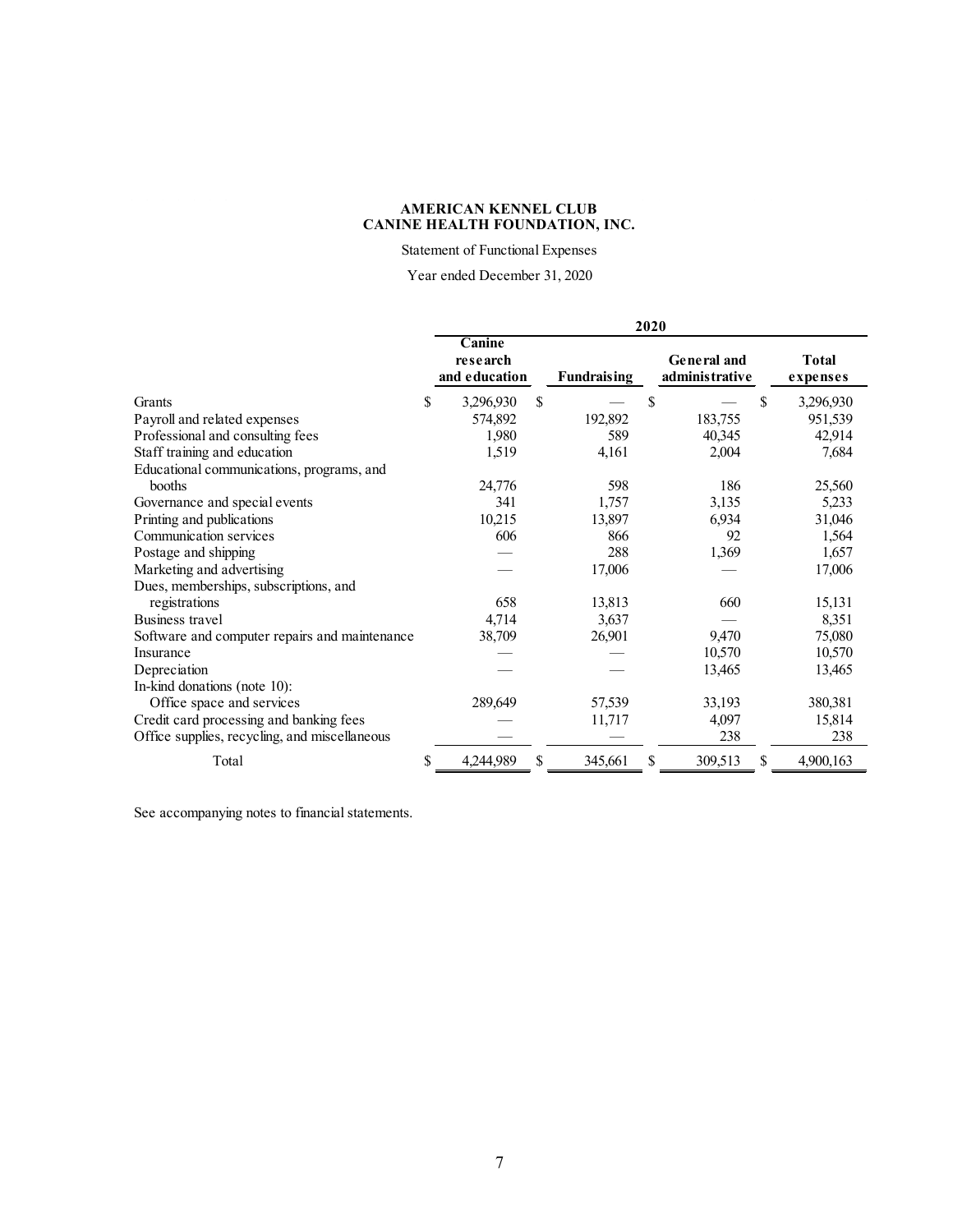### **CANINE HEALTH FOUNDATION, INC. AMERICAN KENNEL CLUB**

Statements of Cash Flows

Years ended December 31, 2021 and 2020

|                                                                                                  |              | 2021        | 2020            |
|--------------------------------------------------------------------------------------------------|--------------|-------------|-----------------|
| Cash flows from operating activities:                                                            |              |             |                 |
| Increase in net assets                                                                           | $\mathbb{S}$ | 4,534,340   | \$<br>2,781,980 |
| Adjustments to reconcile increase in net assets to net cash<br>provided by operating activities: |              |             |                 |
| Depreciation                                                                                     |              |             | 13,465          |
| Net unrealized and realized investment gains                                                     |              | (2,850,636) | (2,364,821)     |
| Contributions restricted for permanent endowment                                                 |              | (26, 470)   | (516,715)       |
| Contributed assets                                                                               |              | (27, 926)   | (134, 652)      |
| Changes in assets and liabilities:                                                               |              |             |                 |
| Contributions receivable                                                                         |              | (1,300,913) | 193,848         |
| Other receivables                                                                                |              | (474)       | 1,124           |
| Prepaid expenses                                                                                 |              | 2,769       | (7,979)         |
| Accounts payable and accrued expenses                                                            |              | 35,134      | (41, 492)       |
| Grants payable                                                                                   |              | 735,237     | 323,602         |
| Total adjustments                                                                                |              | (3,433,279) | (2,533,620)     |
| Net cash provided by operating activities                                                        |              | 1,101,061   | 248,360         |
| Cash flows from investing activities:                                                            |              |             |                 |
| Purchase of investments                                                                          |              | (5,039,335) | (2,367,809)     |
| Proceeds from sale of investments                                                                |              | 4,241,320   | 521,505         |
| Net cash used in investing activities                                                            |              | (798, 015)  | (1,846,304)     |
|                                                                                                  |              |             |                 |
| Cash flows from financing activities:<br>Contributions restricted for permanent endowment        |              | 26,470      | 516,715         |
| Net cash provided by financing activities                                                        |              | 26,470      | 516,715         |
| Increase (decrease) in cash and cash equivalents                                                 |              | 329,516     | (1,081,229)     |
| Cash and cash equivalents, beginning of year                                                     |              | 2,729,193   | 3,810,422       |
| Cash and cash equivalents, end of year (note 1f)                                                 | \$           | 3,058,709   | \$<br>2,729,193 |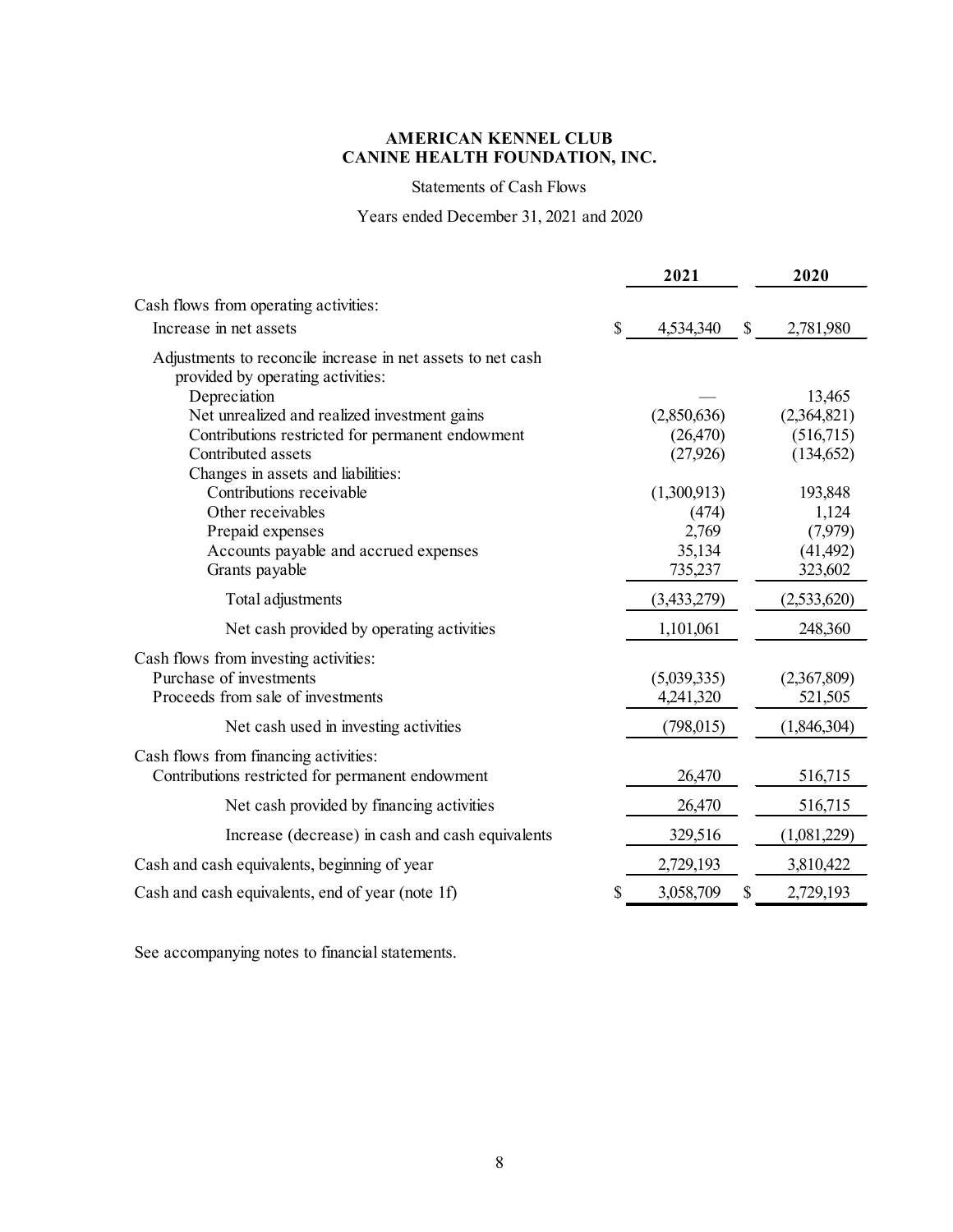Notes to Financial Statements

#### **(1) Nature of Operations and Summary of Significant Accounting Policies**

#### *(a) Nature of Operations*

The American Kennel Club Canine Health Foundation, Inc. (the "Foundation"), established February 21, 1995, is a not-for-profit organization (exempt from federal income taxes under Section 501(c)(3) of the Internal Revenue Code) formed for the purpose of furthering the advancement of knowledge of canine diseases and healthcare by clinical study, laboratory research, and publication.

#### *(b) Basis of Accounting and Presentation*

The financial statements of the Foundation have been prepared on the accrual basis of accounting.

Net assets, revenues, gains, and losses are classified based on the existence or absence of donor-imposed restrictions. Accordingly, net assets of the Foundation and changes therein are classified and reported as follows:

**Net Assets Without Donor Restrictions** – Net assets that are not subject to donor-imposed stipulations.

**Net Assets With Donor Restrictions** – Net assets subject to donor-imposed stipulations that will be met either by actions of the Foundation and/or the passage of time. Other donor-imposed restrictions are perpetual in nature, where the donor stipulations state that the assets be maintained permanently by the Foundation. Donor-imposed restrictions are released when a restriction expires, that is, when the stipulated time has elapsed, when the stipulated purpose for which the resource was restricted is met, or both.

### *(c) Revenue Recognition*

All contributions are considered available for the Foundation's general programs unless specifically restricted by the donor. Amounts received that are either designated for future periods, or restricted by the donor, are reported as support with donor restrictions, and increase net assets with donor restrictions. Contributions received with restrictions that are met in the same reporting period are reported as support without donor restrictions, and increase net assets without donor restrictions. Investment income that is limited for specific uses by donor restrictions is reported as increases in net assets without donor restrictions if the restrictions are met in the same reporting period as the recognized income.

### *(d) Use of Estimates*

In preparing financial statements in conformity with U.S. generally accepted accounting principles ("GAAP"), management makes estimates and assumptions that affect the reported amounts of assets and liabilities and disclosures of contingent assets and liabilities at the date of the financial statements, as well as the reported amounts of revenues and expenses during the reporting period. Actual results could differ from those estimates.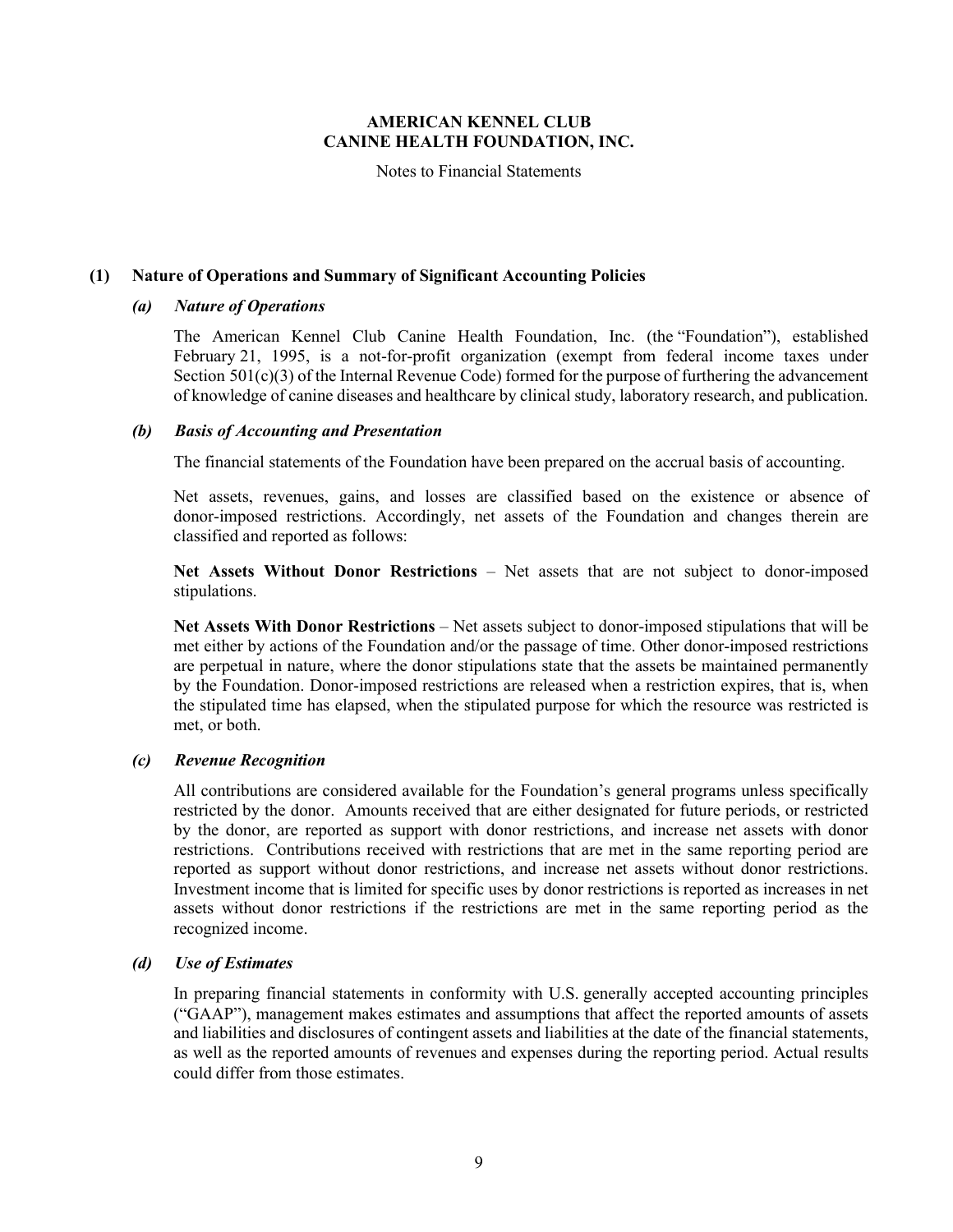Notes to Financial Statements

#### *(e) Fair Value*

Fair value is defined as the exchange price that would be received for an asset or paid to transfer a liability (an exit price) in the principal or most advantageous market for the asset or liability in an orderly transaction between market participants on the measurement date. GAAP establishes a fair value hierarchy, which requires an entity to maximize the use of observable inputs and minimize the use of unobservable inputs when measuring fair value. GAAP describes three levels of inputs that may be used to measure fair value:

Level 1 inputs are quoted prices (unadjusted) in active markets for identical assets or liabilities that a reporting entity has the ability to access at the measurement date.

Level 2 inputs are inputs other than quoted prices included within Level 1 that are observable for the asset or liability, either directly or indirectly, including inputs in markets that are not considered to be active and alternative investments redeemable at or near the date of the statement of financial position (generally within 90 days).

Level 3 inputs are unobservable inputs for the asset or liability and include alternative investments that are not redeemable at or near the date of the statement of financial position.

#### *(f) Cash, Cash Equivalents, and Restricted Cash*

The Foundation considers all highly liquid investments, with an original maturity of three months or less when purchased, to be cash and cash equivalents. At times, cash and cash equivalent balances may be in excess of the Federal Deposit Insurance Corporation ("FDIC") insurance limit. Cash and investments in money market funds and shares of registered investment companies are uninsured. The Foundation had \$1,608,076 and \$1,931,829 in excess of the FDIC insurance limit as of December 31, 2021 and 2020, respectively.

The Foundation maintains accounts with investment firms. The accounts contain cash and securities. Balances are insured by the Securities Investor Protection Corporation up to \$500,000 (with a limit of \$250,000 for cash) for certain acts by the broker dealer.

The following table provides a reconciliation of cash, cash equivalents, and restricted cash, and restricted cash equivalents reported within the accompanying statements of financial position that sum to the total of the same such amount in the accompanying statements of cash flows.

|                                    | 2021      | 2020      |
|------------------------------------|-----------|-----------|
| Cash and cash equivalents          | 2,025,615 | 1,587,061 |
| Cash restricted to canine research | 1,005,519 | 760,904   |
| Cash restricted to endowments      | 27,575    | 381,228   |
|                                    | 3,058,709 | 2,729,193 |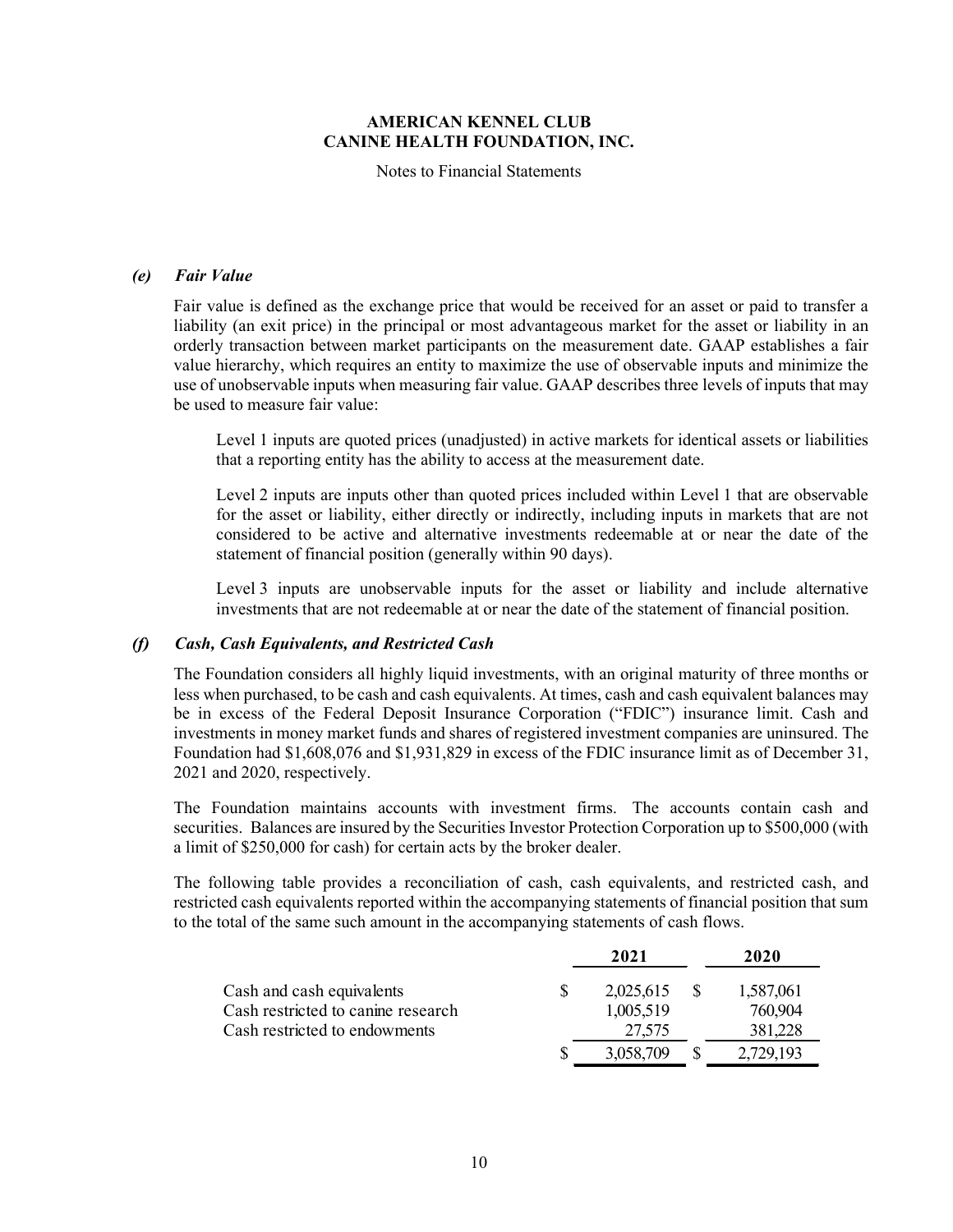Notes to Financial Statements

#### *(g) Contributions Receivable and Allowance for Doubtful Accounts*

Pledges that represent unconditional promises to give are recognized as contributions – either with donor restrictions or without donor restrictions – in the period such promises are made by donors. An allowance is recorded for uncollectible contributions receivable based upon management's expectations regarding collection of outstanding promises to give and past collection experience. The Foundation considers all contributions receivable to be fully collectible; accordingly, no allowance for doubtful accounts has been established as of December 31, 2021 or 2020.

#### *(h) Grants*

Unconditional grants are considered incurred and charged to expense at the time of approval by the Board of Directors.

#### *(i) Advertising Costs*

The Foundation expenses advertising costs as incurred. Advertising expense for the years ended December 31, 2021 and 2020 was \$9,219 and \$8,216, respectively.

#### *(j) Income Taxes*

The Foundation is exempt from federal income taxes under Internal Revenue Code 501(a) as an organization described in Section  $501(c)(3)$ . Activities of the Foundation which are considered to be unrelated business income under tax law are subject to tax which, if incurred, is recognized as a current expense. No such tax has been recognized for the years ended December 31, 2021 or 2020.

The Foundation follows the provisions of Accounting Standards Codification ("ASC") 740-10, *Income Taxes – Overall*, relating to uncertainty in income taxes. ASC 740-10 establishes a minimum threshold for financial statement recognition of the benefits of positions taken, or expected to be taken, in filing tax returns. It requires the evaluation of tax positions taken, or expected to be taken, in the course of preparing the Foundation's income tax returns to determine whether the tax positions will more likely than not be sustained by the applicable tax authority. Tax positions not deemed to meet the more-likely than-not threshold are recorded as tax expense. The Foundation has no tax positions requiring accrual under this criteria.

The Foundation is subject to routine audits by taxing jurisdictions; however, there are currently no audits for any tax periods in progress. As of December 31, 2021, the Foundation's tax returns for the tax years ended December 31, 2018 through December 31, 2020 remain subject to examination by tax authorities.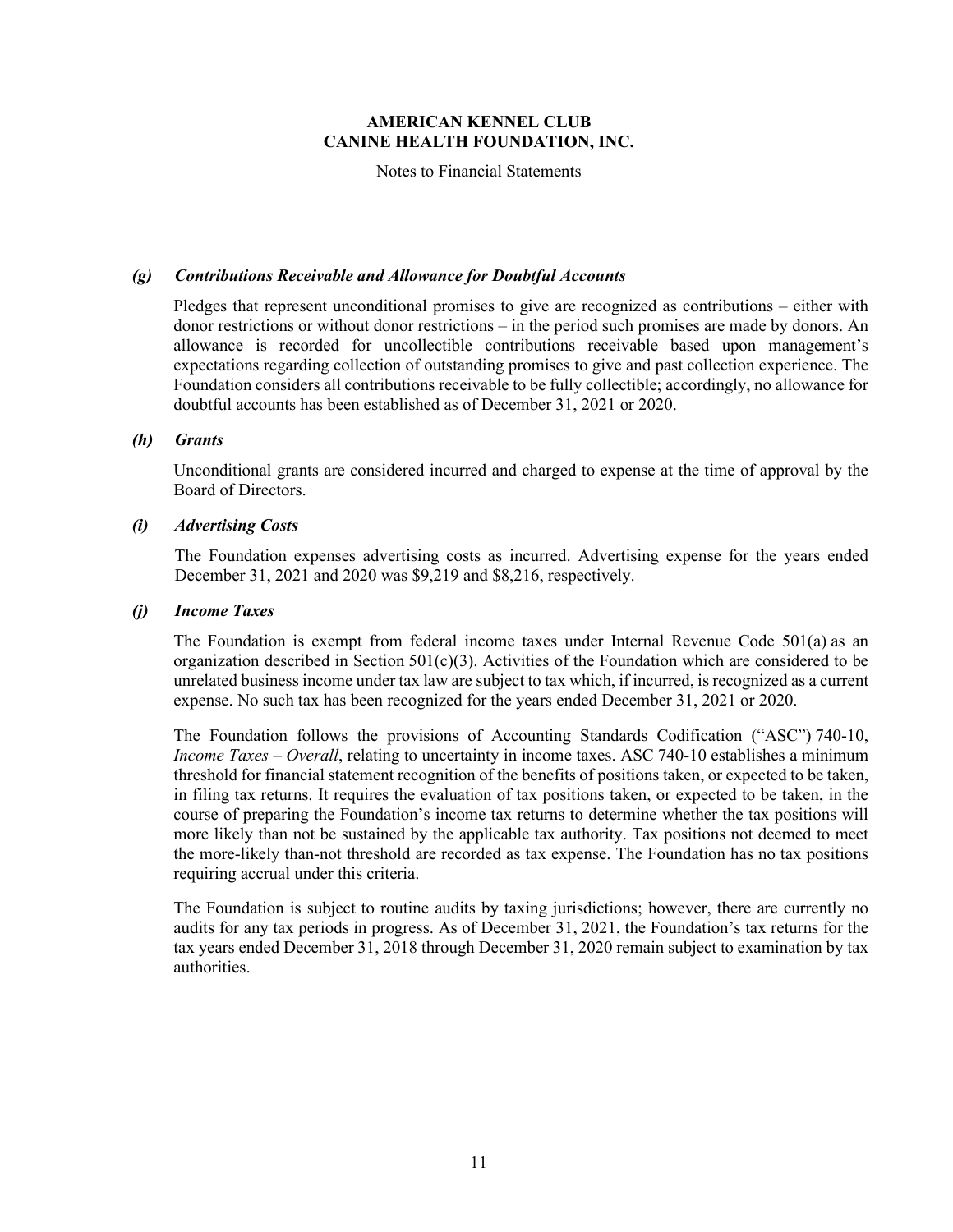Notes to Financial Statements

#### *(k) Functional Allocation of Expenses*

The costs of providing the various programs and activities of the Foundation have been summarized on a functional basis in the accompanying statements of activities and statements of functional expenses. Accordingly, certain costs have been allocated among the programs and supporting services benefited. Certain categories of expenses are attributable to more than one program or supporting function and are allocated on a reasonable basis that is consistently applied. The expenses that are allocated primarily include payroll and related expenses, professional and consulting fees, staff training and education, software and computer repairs and maintenance, donated services, and educational communications, programs, and booths which are allocated on the basis of estimates of time and effort or usage. This also includes donated office space, which is allocated on the basis of usage.

#### *(l) Reclassifications*

Certain reclassifications of amounts previously reported have been made to the accompanying financial statements to maintain consistency between periods presented. The reclassifications had no impact on previously reported net assets.

#### *(m) Recent Accounting Pronouncements Not Yet Adopted*

In February 2016, the Financial Accounting Standards Board ("FASB") issued Accounting Standards Update ("ASU") No. 2016-02, *Leases*. Under the new guidance, lessees will be required to recognize a lease liability and a right-of-use asset for all leases (with the exception of short-term leases) at the commencement date. The effective date of ASU 2016-02 was amended by ASU No. 2019-10, and further amended by ASU No. 2020-05. Therefore, the ASU will be effective for fiscal years and interim periods within those years beginning after December 15, 2021. The Foundation is assessing the potential effects on future financial statements.

In September 2020, the FASB issued ASU No. 2020-07, *Presentation and Disclosure by Not-for-Profit Entities for Contributed Nonfinancial Assets*. Under the new guidance, a not-for-profit entity will be required to present contributed nonfinancial assets in the statement of activities as a line item that is separate from contributions of cash or other financials assets, and is required to disclose contributed nonfinancial assets received disaggregated by category. The ASU will be effective for annual periods beginning after June 15, 2021. The Foundation is assessing the potential effects on future financial statements.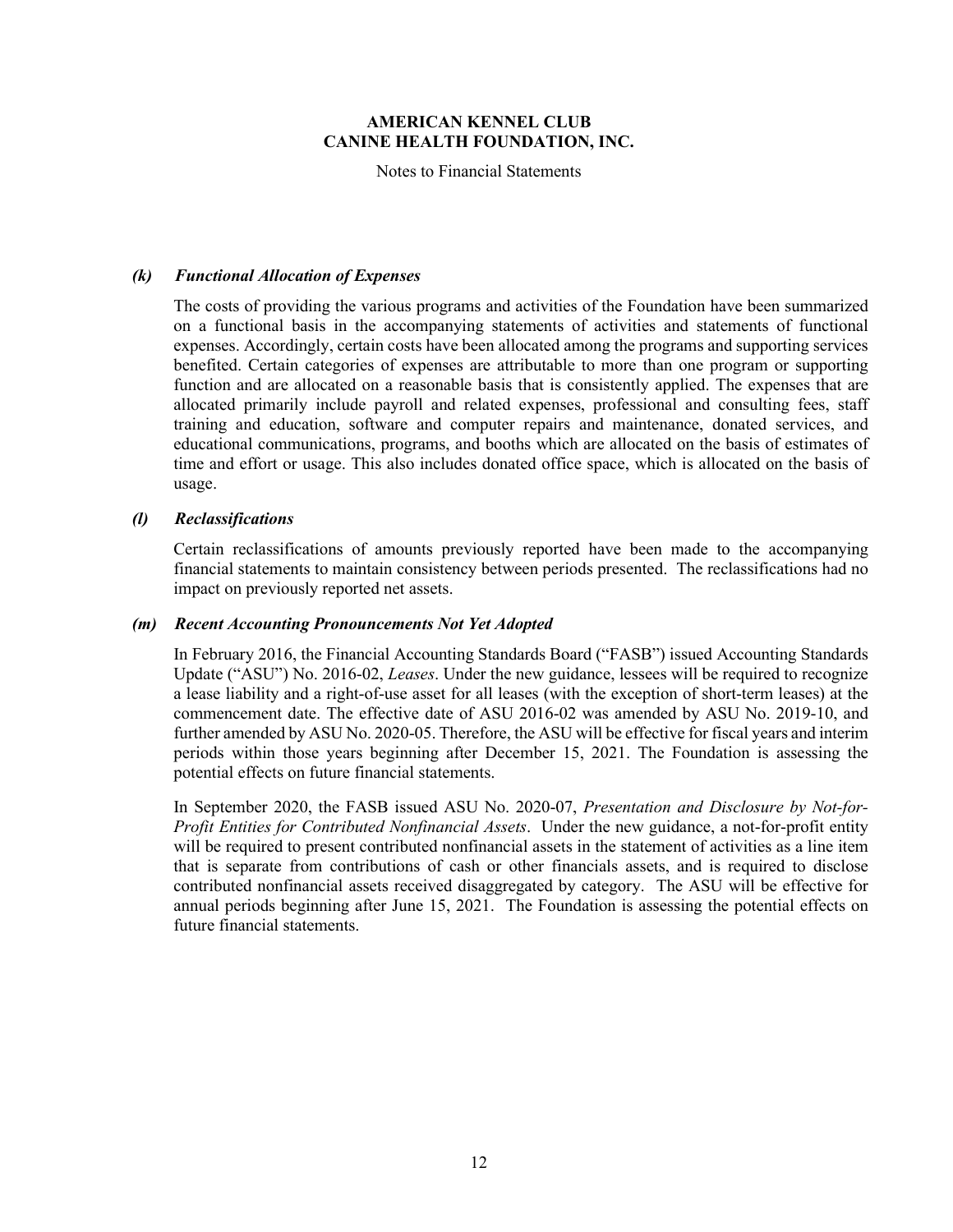Notes to Financial Statements

#### **(2) Liquidity and Availability**

Financial assets available for general expenditure, that is, without donor or other restrictions limiting their use, within one year of the balance sheet date, comprise the following:

| Cash and cash equivalents                                | 2,025,615 |
|----------------------------------------------------------|-----------|
| Operating investments                                    | 1,858,229 |
| Contributions receivable due in less than one year       | 1,050,502 |
| Endowment spending-rate distributions and appropriations | 228,794   |
|                                                          | 5,163,140 |

The Foundation's endowment funds consist of donor-restricted endowments and board-designated endowments. Income from donor-restricted endowments is restricted for specific purposes, with the exception of the amounts available for general use. Donor-restricted endowment funds are not available for general expenditure. Expenditure of board-designated endowment funds requires approval of the Board of Directors.

The Foundation's endowment is subject to an annual spending rate of up to 5 percent as described in Note 8. Although the Foundation does not intend to spend from this endowment (other than amounts appropriated for general expenditure as part of the Board's annual budget approval and appropriation), these amounts could be made available if necessary.

As part of the Foundation's liquidity management plan, the Foundation invests cash in excess of daily requirements in mutual funds. As part of the Foundation's operating reserve policy, the Foundation will maintain a minimum of 12 months of operating expenses in the operating reserve investment account. The operating reserve investment account will not be drawn down to less than 12 months of operating expenses without the approval of the Board of Directors.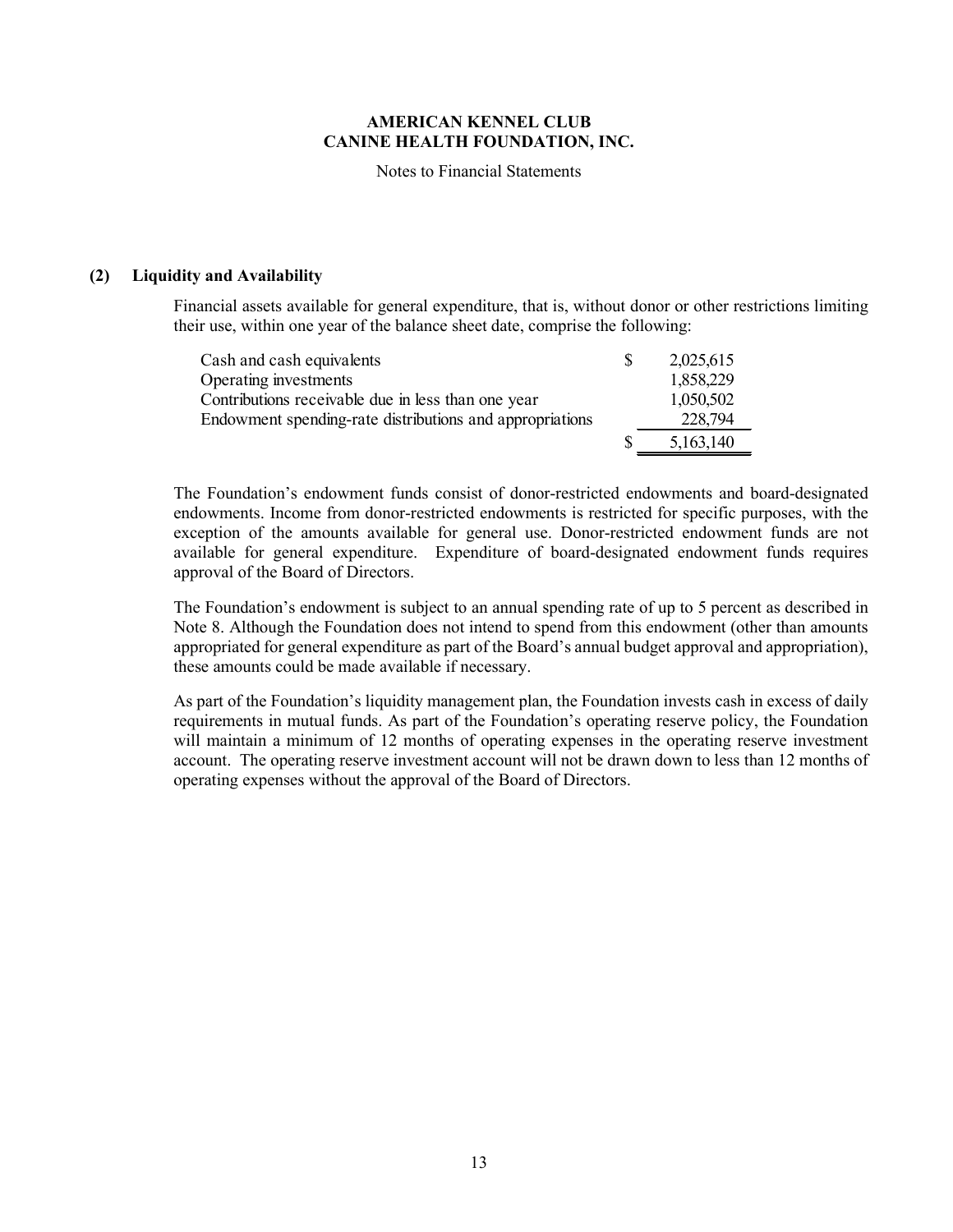Notes to Financial Statements

#### **(3) Investments**

A summary of the Foundation's investments at December 31, 2021 and 2020, reported at fair value, is as follows:

|                        | 2021             | 2020            |
|------------------------|------------------|-----------------|
| Mutual funds:          |                  |                 |
| Large cap equity       | \$<br>12,116,295 | \$<br>9,610,931 |
| Mid cap equity         | 349,019          | 280,315         |
| Small cap equity       | 2,732,115        | 2,285,320       |
| International equity   | 3,828,814        | 3,648,061       |
| Fixed income           | 9,486,777        | 8,903,450       |
|                        | 28,513,020       | 24,728,077      |
| Exchange-traded funds: |                  |                 |
| Small cap equity       | 1,283,429        | 1,030,015       |
| Annuity contracts      | 829,392          | 1,191,172       |
| Total investments      | 30,625,841       | 26,949,264      |

Mutual fund and exchange-traded fund investments are measured at fair value based on quoted market prices.

During the years ended December 31, 2021 and 2020, the Foundation received contributions of investments in guaranteed fixed rate annuity contracts. The annuity contracts are not available for sale or transfer on any securities exchange. Accordingly, transactions in similar investment instruments are not observable. Annuity contracts are stated at contract value, which approximates fair value.

Investment securities, in general, are exposed to various risks, such as interest rate, credit, and overall market volatility. Due to the level of risk associated with certain investment securities, it is reasonably possible that changes in the values of investment securities will occur in the near term and that such changes could materially affect the amounts reported in the accompanying statement of financial position.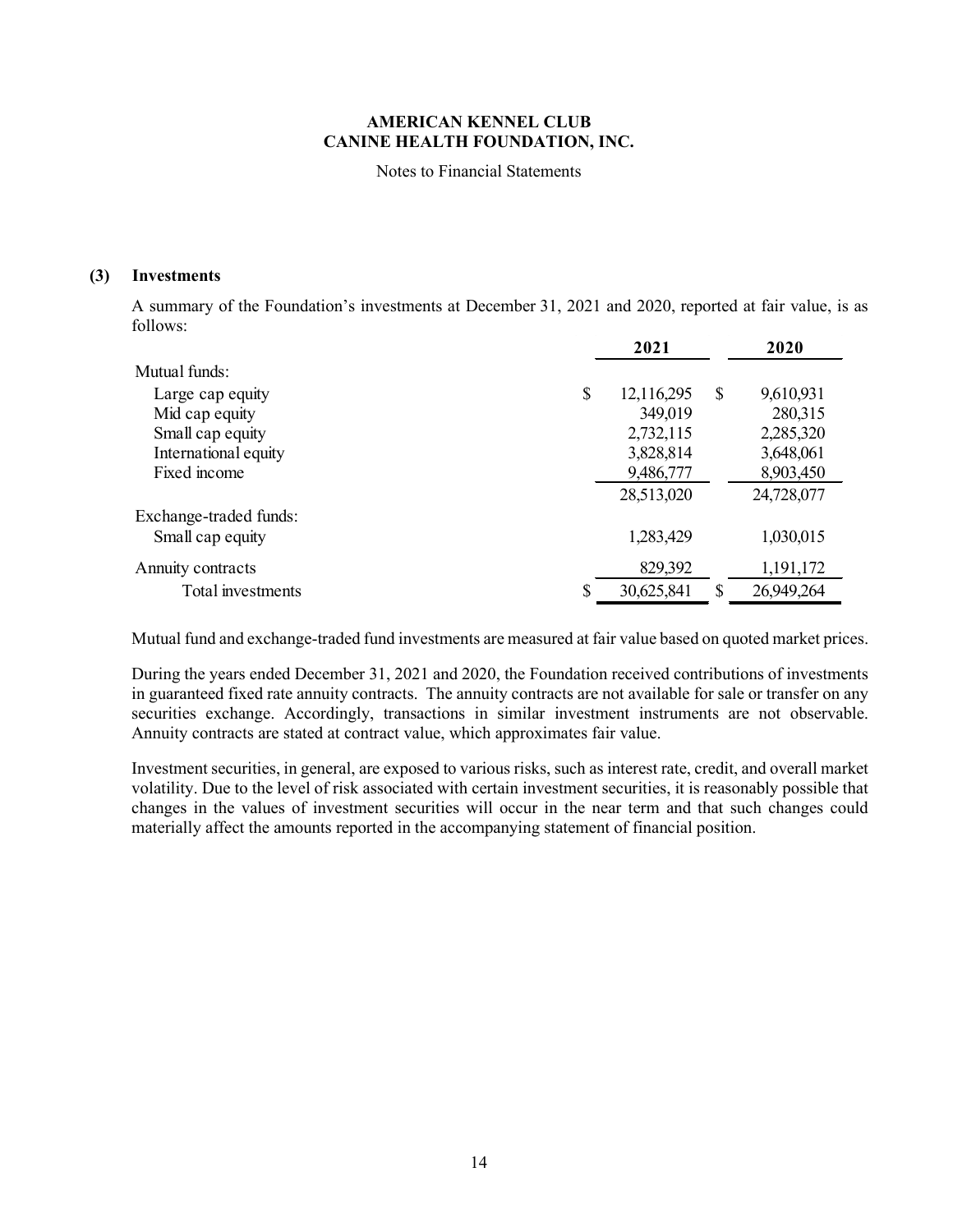Notes to Financial Statements

At December 31, 2021 and 2020, the fair value of the Foundation's investments was determined based on the following:

|                       | 2021                                                  |              |                                                   |    |                                     |               |                   |  |  |  |  |  |
|-----------------------|-------------------------------------------------------|--------------|---------------------------------------------------|----|-------------------------------------|---------------|-------------------|--|--|--|--|--|
|                       | Quoted<br>prices<br>in active<br>markets<br>(Level 1) |              | <b>Other</b><br>observable<br>inputs<br>(Level 2) |    | Unobservable<br>inputs<br>(Level 3) |               | <b>Fair value</b> |  |  |  |  |  |
| Mutual funds          | \$<br>28,513,020                                      | $\mathbb{S}$ |                                                   | \$ |                                     | $\mathcal{S}$ | 28,513,020        |  |  |  |  |  |
| Exchange-traded funds | 1,283,429                                             |              |                                                   |    |                                     |               | 1,283,429         |  |  |  |  |  |
| Annuity contracts     |                                                       |              |                                                   |    | 829,392                             |               | 829,392           |  |  |  |  |  |
|                       | \$<br>29,796,449                                      | \$           |                                                   | S  | 829,392                             | $\mathcal{S}$ | 30,625,841        |  |  |  |  |  |

|                       | 2020                                                         |    |                                            |    |                                            |                           |                   |  |  |  |  |
|-----------------------|--------------------------------------------------------------|----|--------------------------------------------|----|--------------------------------------------|---------------------------|-------------------|--|--|--|--|
|                       | <b>Quoted</b><br>prices<br>in active<br>markets<br>(Level 1) |    | Other<br>observable<br>inputs<br>(Level 2) |    | <b>Unobservable</b><br>inputs<br>(Level 3) |                           | <b>Fair value</b> |  |  |  |  |
| Mutual funds          | \$<br>24,728,077                                             | \$ |                                            | S  |                                            | $\boldsymbol{\mathsf{S}}$ | 24,728,077        |  |  |  |  |
| Exchange-traded funds | 1,030,015                                                    |    |                                            |    |                                            |                           | 1,030,015         |  |  |  |  |
| Annuity contracts     |                                                              |    |                                            |    | 1,191,172                                  |                           | 1,191,172         |  |  |  |  |
|                       | \$<br>25,758,092                                             | \$ |                                            | S. | 1,191,172                                  | -S                        | 26,949,264        |  |  |  |  |

The following table sets forth a summary of changes in the fair value of the Foundation's Level 3 assets for the years ended December 31:

 $\sim$ 

 $\mathcal{L}^{\mathcal{L}}$  and the set of the set of the set of the set of the set of the set of the set of the set of the set of the set of the set of the set of the set of the set of the set of the set of the set of the set of the

 $\sim 1$ 

| 2021            | 2020      |
|-----------------|-----------|
| \$<br>1,191,172 | 1,521,619 |
| 1,475           | 1,985     |
| 37,745          | 56,728    |
| (401,000)       | (389,160) |
| 829,392         | 1,191,172 |
|                 |           |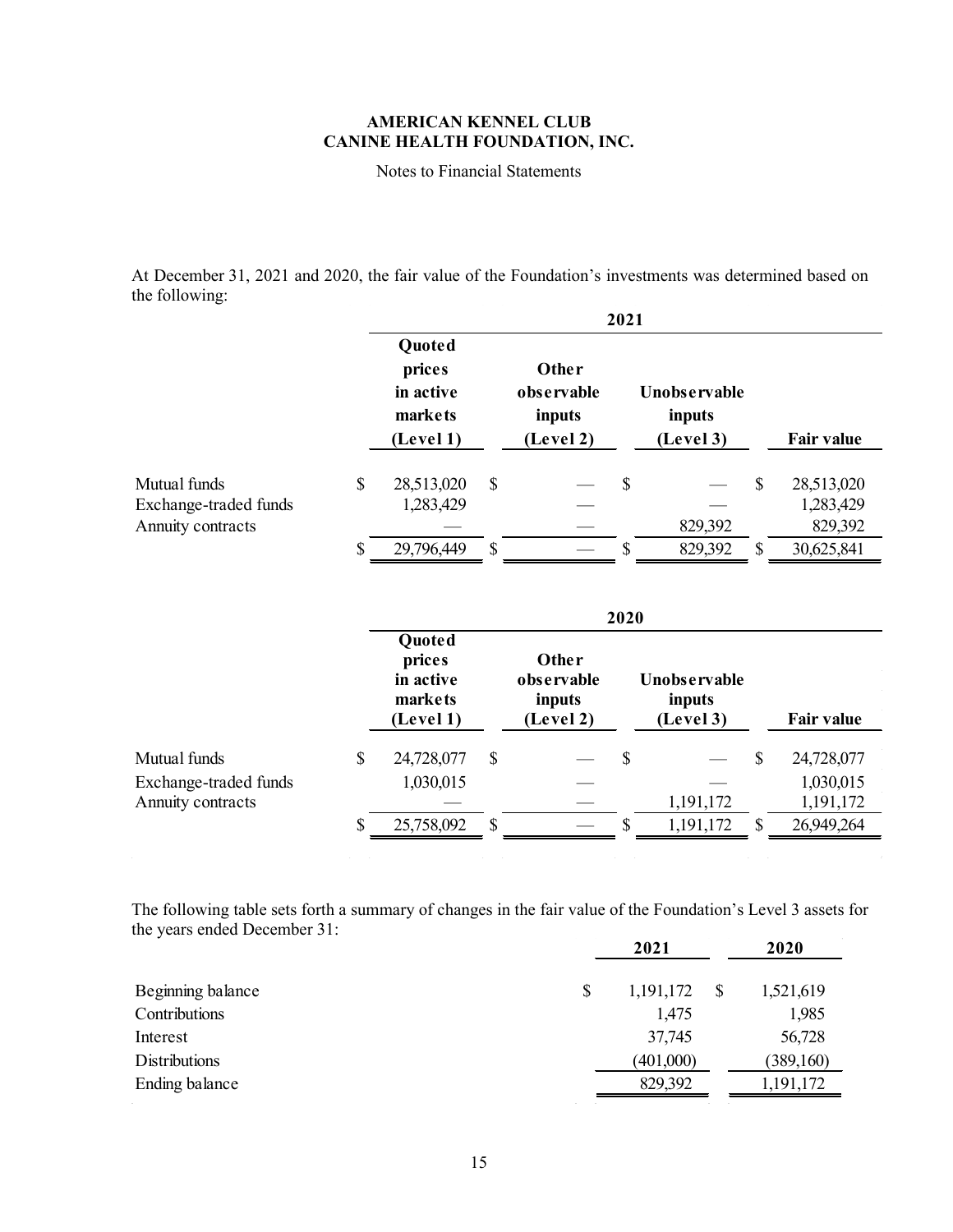Notes to Financial Statements

Investments in securities are summarized as follows at December 31, 2021 and 2020:

|                                                            | 2021                                   |    |                                      |   |                                    |   |                                    |
|------------------------------------------------------------|----------------------------------------|----|--------------------------------------|---|------------------------------------|---|------------------------------------|
|                                                            | Cost                                   |    | <b>Gross</b><br>Unre alize d<br>Gain |   | <b>Gross</b><br>Unrealized<br>Loss |   | <b>Fair value</b>                  |
| Mutual funds<br>Exchange-traded funds<br>Annuity contracts | \$<br>22,715,663<br>848,276<br>829,392 | \$ | 5,821,060<br>435,153                 | S | (23,703)                           | S | 28,513,020<br>1,283,429<br>829,392 |
|                                                            | \$<br>24,393,331                       | \$ | 6,256,213                            | S | (23,703)                           | S | 30,625,841                         |

|                       |                  |                            | 2020 |                            |          |                   |
|-----------------------|------------------|----------------------------|------|----------------------------|----------|-------------------|
|                       |                  | Gross<br><b>Unrealized</b> |      | Gross<br><b>Unrealized</b> |          |                   |
|                       | Cost             | Gain                       |      | Loss                       |          | <b>Fair value</b> |
| Mutual funds          | \$<br>20,992,490 | \$<br>3,738,349            | \$   | (2,762)                    | \$       | 24,728,077        |
| Exchange-traded funds | 848,276          | 181,739                    |      |                            |          | 1,030,015         |
| Annuity contracts     | 1,191,172        |                            |      |                            |          | 1,191,172         |
|                       | \$<br>23,031,938 | \$<br>3,920,088            | S    | (2,762)                    | <b>S</b> | 26,949,264        |

 $\sim 10^{-1}$  km

### **(4) Contributions Receivable**

Contributions receivable are scheduled to be collected as follows at December 31:

 $\sim 10^{11}$  km s  $^{-1}$ 

|                                         | 2021         | 2020    |
|-----------------------------------------|--------------|---------|
| Contributions due in less than one year | 1,507,318 \$ | 212,152 |
| Contributions due in one to five years  | 68.830       | 63,083  |
|                                         | 1,576,148    | 275,235 |

The Foundation does not discount contributions due in one to five years as the Foundation considers the discount to be immaterial.

Approximately 83% of the contributions receivable balance related to two donors at December 31, 2021. Approximately 84% of the contributions receivable balance related to two donors at December 31, 2020.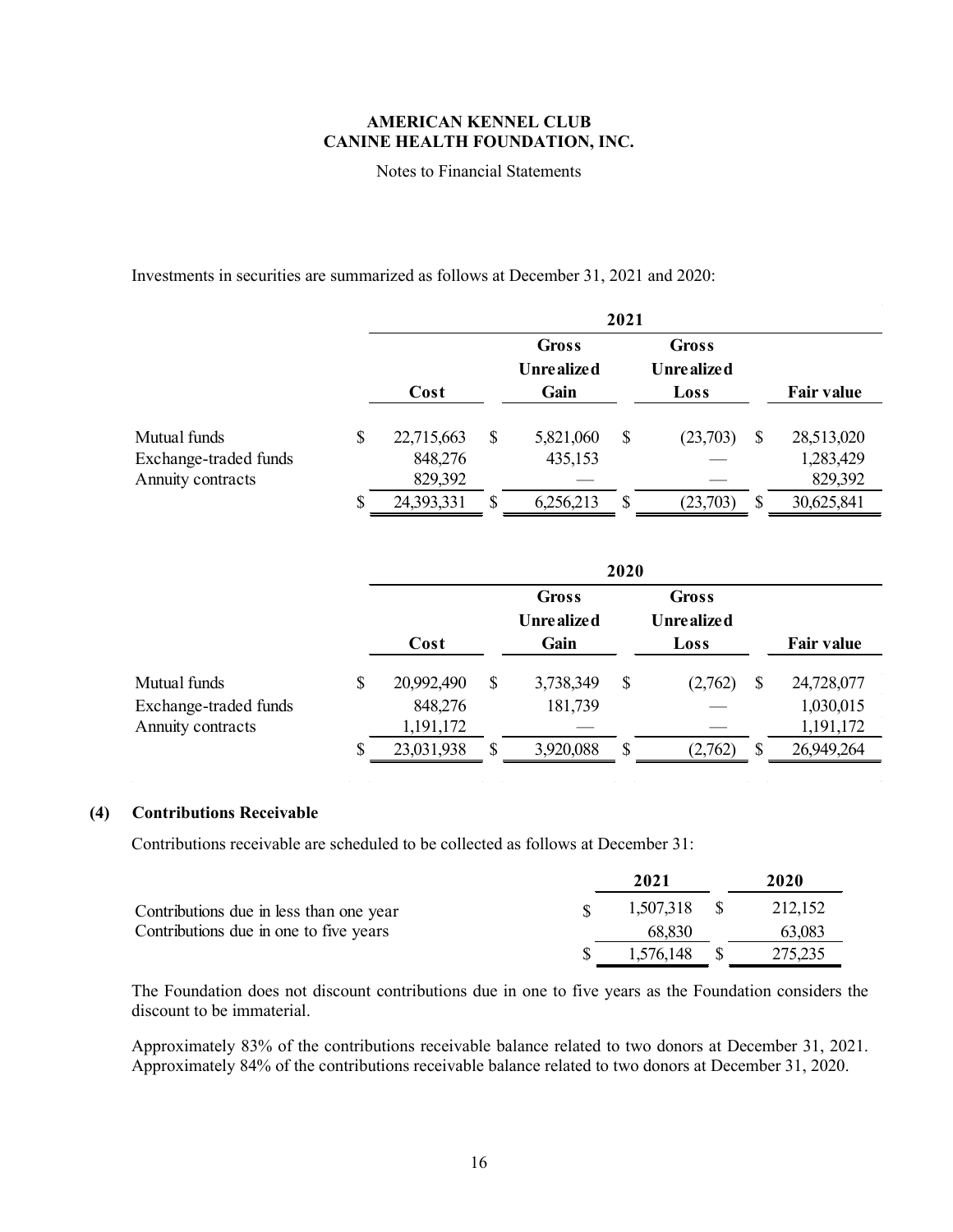Notes to Financial Statements

#### **(5) Fixed Assets**

Fixed assets consist of the following at December 31:

|                                        | 2021       | 2020       |
|----------------------------------------|------------|------------|
| Computer equipment                     | 4,133      | 4,133      |
| Software                               | 67,324     | 67,324     |
| Equipment                              | 14,793     | 14,793     |
| Furniture and fixtures                 | 34,297     | 34,297     |
| Total                                  | 120,547    | 120,547    |
| Accumulated depreciation               | (120, 547) | (120, 547) |
| Total, net of accumulated depreciation |            |            |

Fixed assets are carried at cost. Donated fixed assets are recorded at fair value at the date of donation. It is the Foundation's policy to capitalize expenditures for those items in excess of \$1,000. Lesser amounts are expensed. Depreciation is computed using the straight-line method with useful lives ranging from three to five years.

### **(6) Grants Payable**

Grants payable consist of amounts awarded, but not paid, to canine health researchers. Amounts included in grants payable at December 31, 2021, are scheduled to be disbursed as follows:

| 2022 | S | 3,312,752 |
|------|---|-----------|
| 2023 |   | 1,145,035 |
| 2024 |   | 423,610   |
| 2025 |   | 81,890    |
| 2026 |   | 63,374    |
|      | S | 5,026,661 |

#### **(7) Paycheck Protection Program Loan**

In 2020, the Foundation obtained a \$100,000 loan under the Paycheck Protection Program ("PPP") pursuant to the Coronavirus Aid, Relief and Economic Security ("CARES") Act that was signed into law on March 27, 2020. As a U.S. small business, the Foundation qualified for the PPP, which allows businesses and nonprofits with fewer than 500 employees to obtain loans of up to \$10 million to incentivize companies to maintain their workers as they manage the business disruptions caused by the new strain of coronavirus originating in Wuhan, China (the "COVID-19 outbreak").

The Loan, evidenced by a promissory note to Bank of America (the "Bank") as the lender, had a term of 2 years, was unsecured, and was guaranteed by the Small Business Administration ("SBA"). The loan carried interest at a fixed rate of 1% per annum, with the first sixteen months of interest and principal deferred.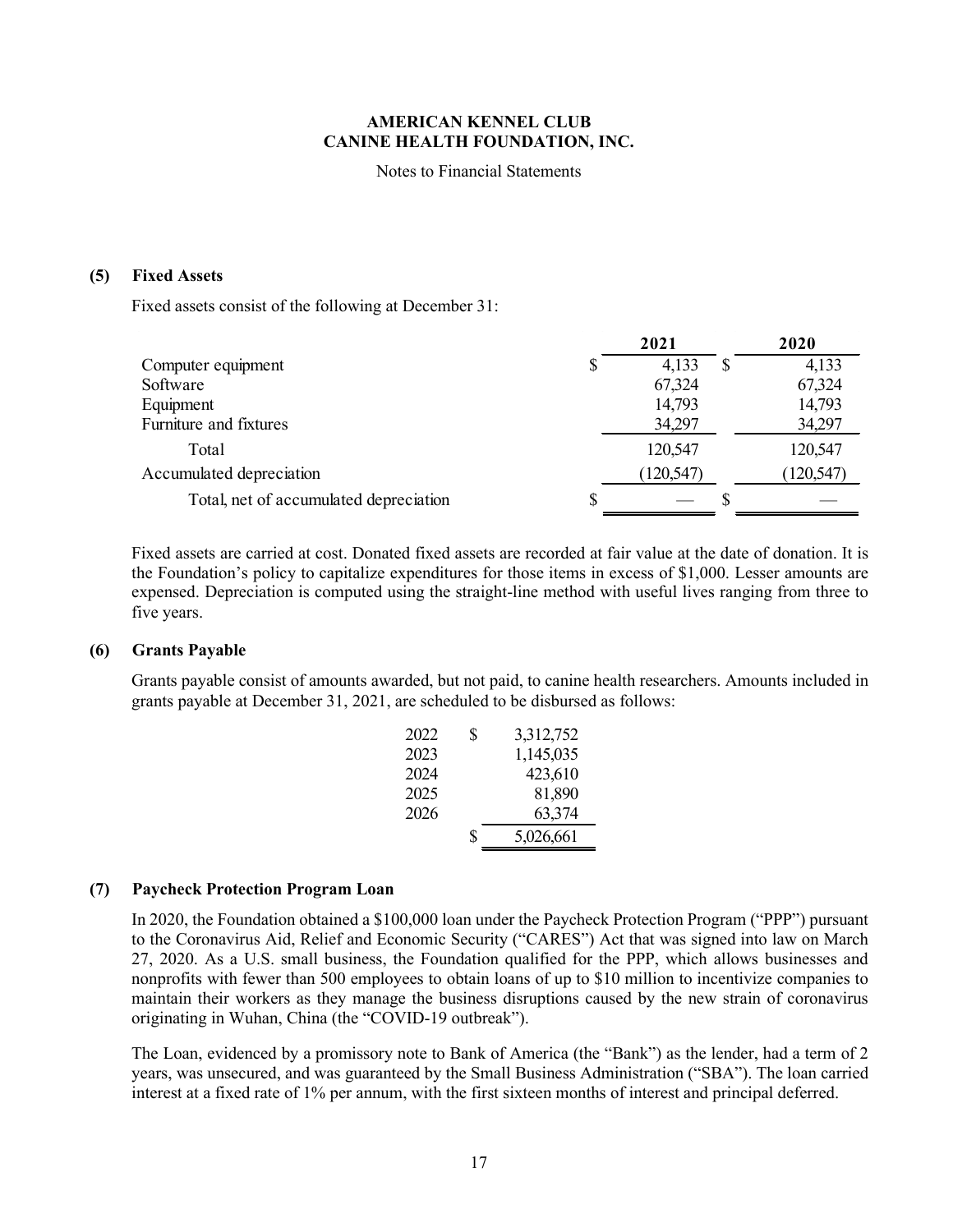Notes to Financial Statements

Under the provisions of the CARES Act, the Foundation submitted a PPP loan forgiveness application to the Bank seeking full forgiveness. On January 16, 2021, the Bank notified the Foundation that the SBA remitted to the Bank the full original principal amount of the loan plus all interest accrued thereon through the remittance date. Accordingly, all principal and interest under the Foundation's PPP loan was forgiven in full. Since the Foundation met the PPP's eligibility criteria and the loan was forgiven as of January 16, 2021, management has accounted for the PPP loan as a government grant. The full amount of the loan was recognized as a government grant on the accompanying statements of activities as all expenses for which the grant was intended to compensate were incurred during the year ended December 31, 2020.

#### **(8) Endowment**

At the request of its donors, the Foundation has established a permanent operating endowment. The Foundation's donor-restricted endowment funds are subject to the provisions of the Uniform Prudent Management of Institutional Funds Act ("UPMIFA"). UPMIFA provides, among other things, expanded spending flexibility by allowing, subject to a standard of prudence, the institution to spend from an endowment fund without regard to the book value of the corpus of the fund. The original values of all donor-restricted endowed gifts are recorded as assets within net assets with donor restrictions. The remaining portion of the donor-restricted endowment fund that is not classified in permanently restricted net assets is classified as temporarily restricted net assets within net assets with donor restrictions until these amounts are appropriated for expenditure by the Foundation in a manner consistent with the standard of prudence described by UPMIFA. Once appropriated for expenditure by the Foundation, the amount is reclassified as net assets without donor restrictions.

In 2021, the Board of Directors approved a board-designated endowment policy and transferred funds without donor restrictions to the endowment to create board-designated endowment funds. The funds are intended to be invested for the long-term, and any transfer to, or expenditure of, board-designated endowment funds require approval of the Board.

The Foundation has adopted investment and spending policies for endowment assets that attempt to provide a predictable stream of funding for its programs while seeking to maintain the stability of the endowment assets. Under this policy, as approved by the Board of Directors, the endowment assets are invested in a manner that is intended to produce results that equal the performance of a custom-balanced index (comprising the S&P 500 Index, Russell 2000 Index, MSCI EAFE – Net, Bloomberg Aggregate Bond Index, and FTSE 90 Day Treasury Bill Index) while assuming a reasonable level of investment risk.

To satisfy its long-term rate-of-return objectives, the Foundation relies on a total return strategy in which investment returns are achieved through both capital appreciation (realized and unrealized) and current yield (interest and dividends). The Foundation targets a diversified asset allocation that places a greater emphasis on equity-based investments to achieve its long-term return objectives within prudent risk constraints. The Foundation has adopted a spending policy that allows up to 5% of the endowment balance to be appropriated for expenditure in a given year.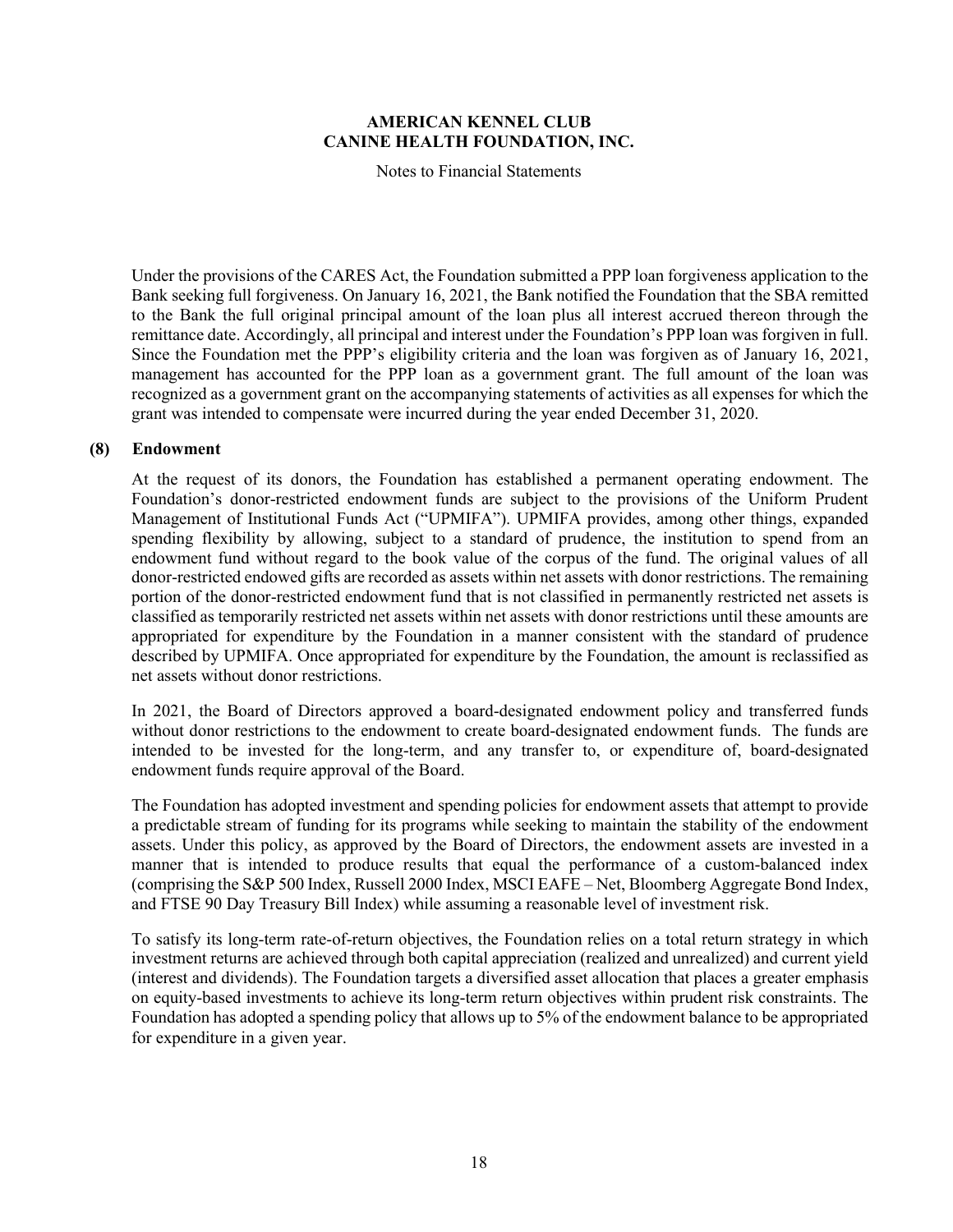Notes to Financial Statements

A reconciliation of the beginning and ending balance of the Foundation's endowment, in total and by net asset class, is as follows:

|                                     |                      | 2021                |    |              |
|-------------------------------------|----------------------|---------------------|----|--------------|
|                                     | <b>Without Donor</b> | <b>With Donor</b>   |    |              |
|                                     | <b>Restrictions</b>  | <b>Restrictions</b> |    | <b>Total</b> |
| Endowment, beginning of year        | \$<br>\$             | 6,080,017           | \$ | 6,080,017    |
| Interest and dividend income        | 37,865               | 257,902             |    | 295,767      |
| Net unrealized and realized         |                      |                     |    |              |
| investment gain                     | 32,048               | 760,400             |    | 792,448      |
| Contributions                       |                      | 26,470              |    | 26,470       |
| Transfer to create board-designated |                      |                     |    |              |
| endowment funds                     | 1,097,060            |                     |    | 1,097,060    |
| Amounts appropriated                |                      |                     |    |              |
| for expenditure                     | 254,889              | (254, 889)          |    |              |
| Investment management fees          | (235)                | (4, 422)            |    | (4,657       |
| Endowment, end of year              | \$<br>S<br>1,421,627 | 6,865,478           | \$ | 8,287,105    |

|                              |                      |    | 2020                |     |            |
|------------------------------|----------------------|----|---------------------|-----|------------|
|                              | <b>Without Donor</b> |    | <b>With Donor</b>   |     |            |
|                              | <b>Restrictions</b>  |    | <b>Restrictions</b> |     | Total      |
| Endowment, beginning of year | \$                   | \$ | 5,092,318           | \$  | 5,092,318  |
| Interest and dividend income |                      |    | 142,383             |     | 142,383    |
| Net unrealized and realized  |                      |    |                     |     |            |
| investment gain              |                      |    | 588,151             |     | 588,151    |
| Contributions                |                      |    | 516,715             |     | 516,715    |
| Amounts appropriated         |                      |    |                     |     |            |
| for expenditure              |                      |    | (256, 224)          |     | (256, 224) |
| Investment management fees   |                      |    | (3,326)             |     | (3,326)    |
| Endowment, end of year       | \$                   | S  | 6,080,017           | \$. | 6,080,017  |

From time to time, certain donor-restricted endowment funds may have fair values less than the amount required to be maintained by donors or by law (underwater endowments). We have interpreted UPMIFA to permit spending from underwater endowments in accordance with prudent measures required under law. There were no underwater endowments as of December 31, 2021 or 2020.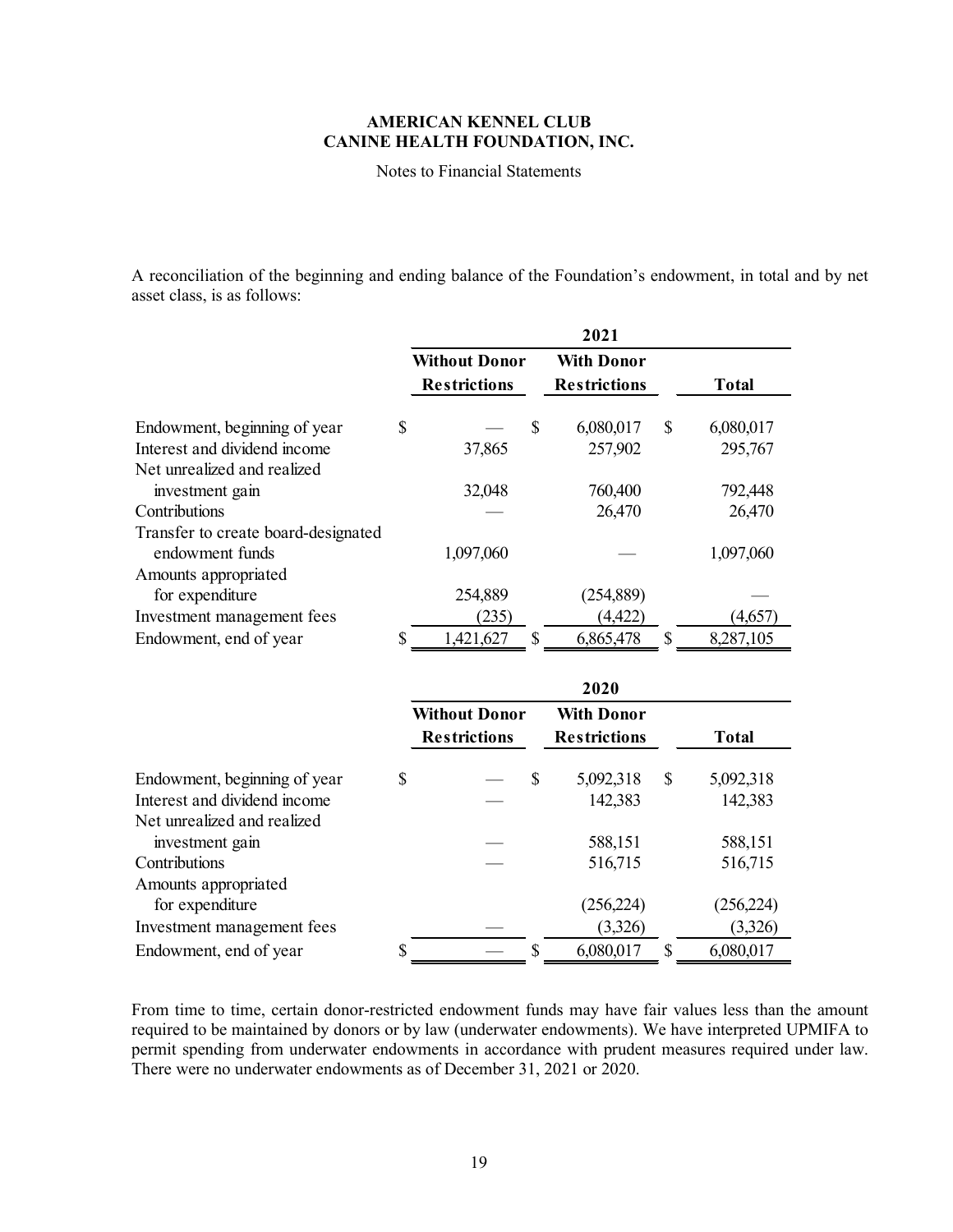Notes to Financial Statements

#### **(9) Net Assets With Donor Restrictions**

#### *Temporarily Restricted Net Assets*

Temporarily restricted net assets at December 31, 2021 and 2020 are available for the following purposes:

|                    | 2021       |    | 2020       |
|--------------------|------------|----|------------|
| Canine research    | 18,848,662 | -S | 16,505,041 |
| General operations | 2,289,591  |    | 1,530,600  |
|                    | 21,138,253 |    | 18,035,641 |

#### *Net Assets Released from Restrictions*

Temporarily restricted net assets were released from donor restrictions by incurring expenses satisfying the restricted purpose or by occurrence of other events specified by donors. The amounts released during the years ended December 31, 2021 and 2020 were as follows:

|                    |   | 2021      | 2020      |
|--------------------|---|-----------|-----------|
| Restriction:       |   |           |           |
| Canine research    |   | 3,545,809 | 3,460,690 |
| General operations |   | 254,889   | 256,224   |
|                    | S | 3,800,698 | 3,716,914 |

#### *Permanently Restricted Net Assets*

Permanently restricted net assets are restricted endowments in which the principal is invested in perpetuity and the income is expendable to support general operations. Permanently restricted net assets were \$4,575,887 and \$4,549,417 at December 31, 2021 and 2020, respectively.

### **(10) Related Party Transactions and Concentration of Support**

The Foundation receives a substantial amount of contributions from the American Kennel Club (the "AKC") and certain corporate donors. The AKC, along with certain corporate donors, are deemed to be related parties of the Foundation as they have members represented on the Foundation's Board of Directors.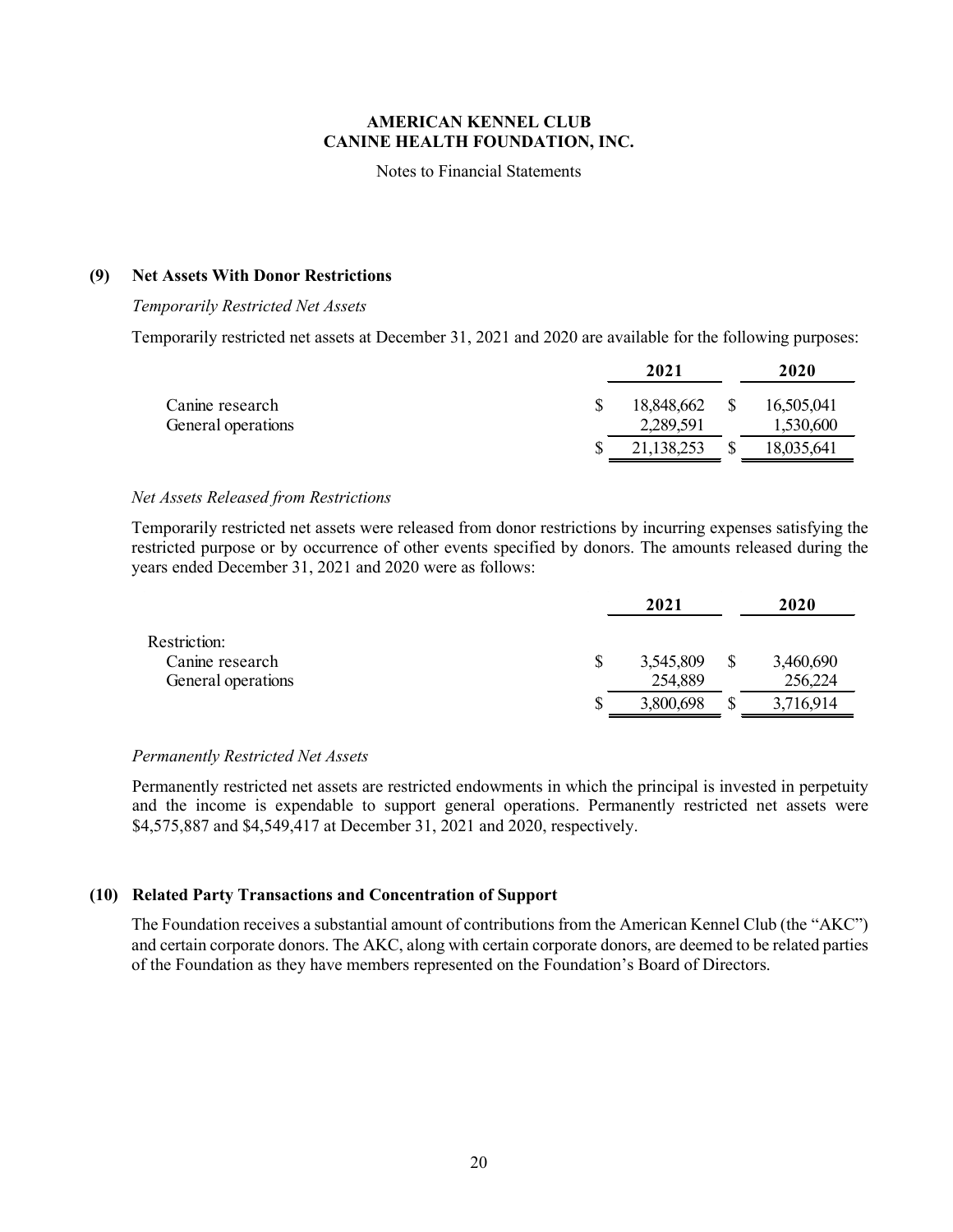Notes to Financial Statements

The Foundation's related parties and the amounts contributed from these related party organizations are summarized as follows for the years ended December 31:

|                                                | 2021      | 2020      |
|------------------------------------------------|-----------|-----------|
| Related parties and concentrations of support: |           |           |
| American Kennel Club                           | 2,170,000 | 1,170,000 |
| Nestle Purina                                  | 259,687   | 275,997   |
| Elanco                                         | 100,000   |           |
|                                                | 2,529,687 | 1,445.997 |

At December 31, 2021 and 2020, contributions receivable due from the AKC totaled \$1,000,000 and \$0, respectively.

In addition to the above amounts, the AKC also provided the Foundation with in-kind donations. In-kind donations consisted of the AKC providing rent-free use of its office space for Foundation operations in Raleigh, North Carolina, and providing administrative support services to the Foundation. The total estimated value of these donated items was \$316,556 and \$176,558 in 2021 and 2020, respectively.

Revenues and other support from these related parties accounted for 47% and 36% of the Foundation's contributions, grant management income, and in-kind donations revenues for the years ended December 31, 2021 and 2020, respectively.

Foundation event expenses totaling \$126,469 and \$5,393 were paid by a member of the Foundation's Board of Directors and were recorded as in-kind donations for the years ended December 31, 2021 and 2020, respectively.

The Foundation has a Scientific Review Committee made up of veterinarians, medical doctors, researchers and canine health experts. The Foundation recognized \$208,510 and \$182,655 in in-kind donations for time provided by this committee and external reviewers for the years ended December 31, 2021 and 2020, respectively.

The Foundation's former employees are covered under the AKC's pension plan, Employees' Retirement Plan of The American Kennel Club, as a related organization. The AKC's pension plan was frozen in 2012 and employees hired subsequently are ineligible to participate in the pension plan. The Foundation made required contributions to this plan, which is administered by the AKC, of \$45,228 and \$100,738 for the years ended December 31, 2021 and 2020, respectively. The Foundation's current employees are covered under a 401(k) plan which is administered by the AKC as a related organization. The Foundation made employer matching contributions to the AKC's 401(k) plan of \$24,543 and \$24,482 in 2021 and 2020, respectively.